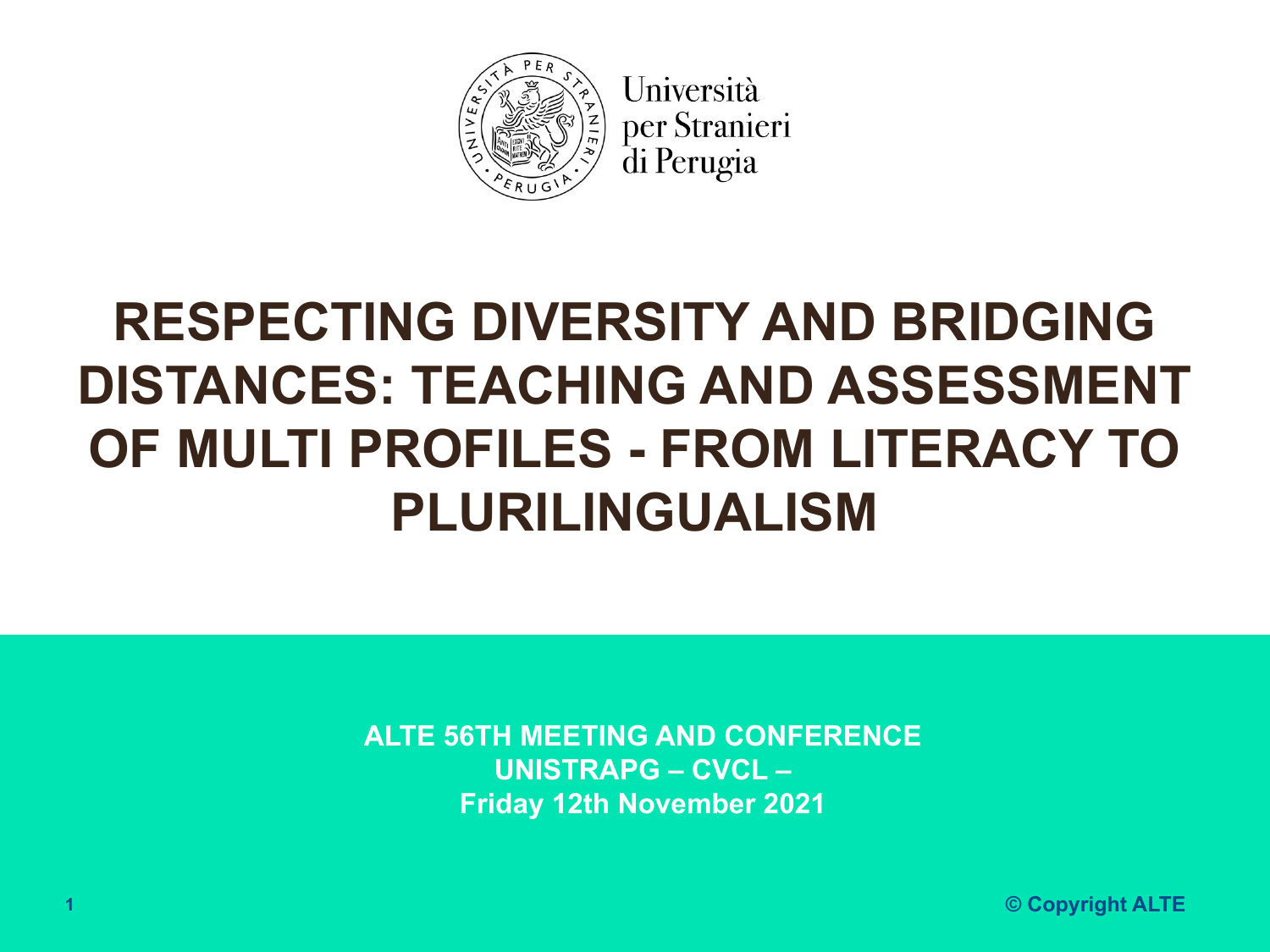

**ALTE - Association of Language Testers in Europe** 

# **Plurilingual assessment of linguistic, textual, and communicative skills in multicultural Italian primary schools**

Daria Coppola (Università per Stranieri di Perugia) Raffaella Moretti (IC «La Pira»-Campi B.-FI) Irene Russo (ILC-CNR Pisa)

**© Copyright ALTE**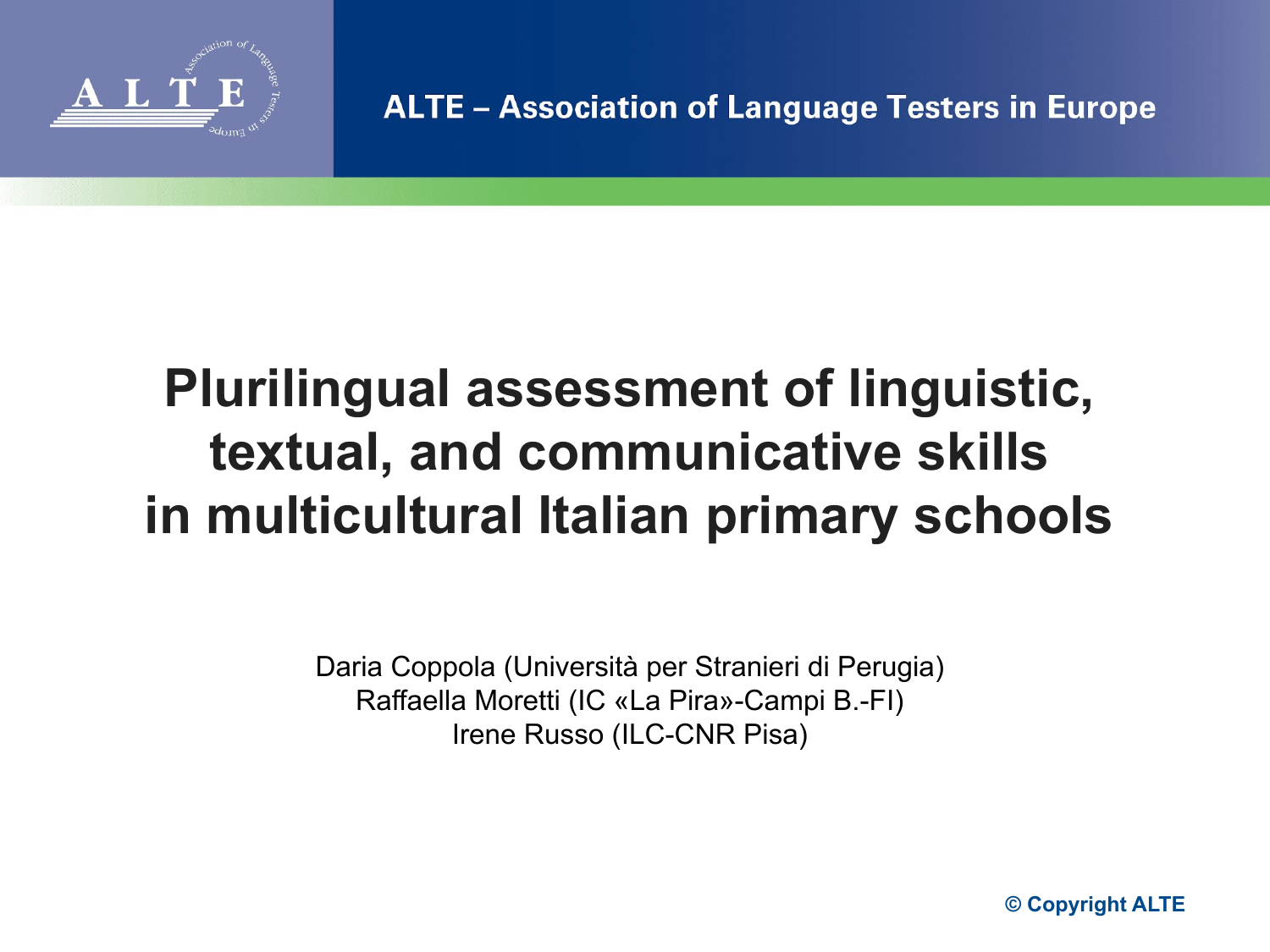## **Introduction**



#### **Experimentation:**

- **multi-ethnic classes** (**pupils aged 11-13**) characterized by a **high percentage of pupils with different L1s** (mostly Chinese) and **pupils with SLD** (special learning disorders).

#### **Some basic questions:**

- **EXTER 19 How can we improve learners' language skills and their underlying linguistic proficiency as a whole, through the active use of all the languages included in the linguistic repertoire of the class?**
- **EXTE How can we make language learning an experience of plurality and diversity, also for learners with SLD?**
- **How can we link assessment more closely to the teaching-learning process?**
- **How can we assess learners' linguistic competences without sacrificing their idiolect, their own plurilingual repertoire?**
- **How can we promote learners' cultural awareness and respect for cultural diversity?**
- ■<sup>3</sup> How can we promote dialogue and intercultural education? © Copyright ALTE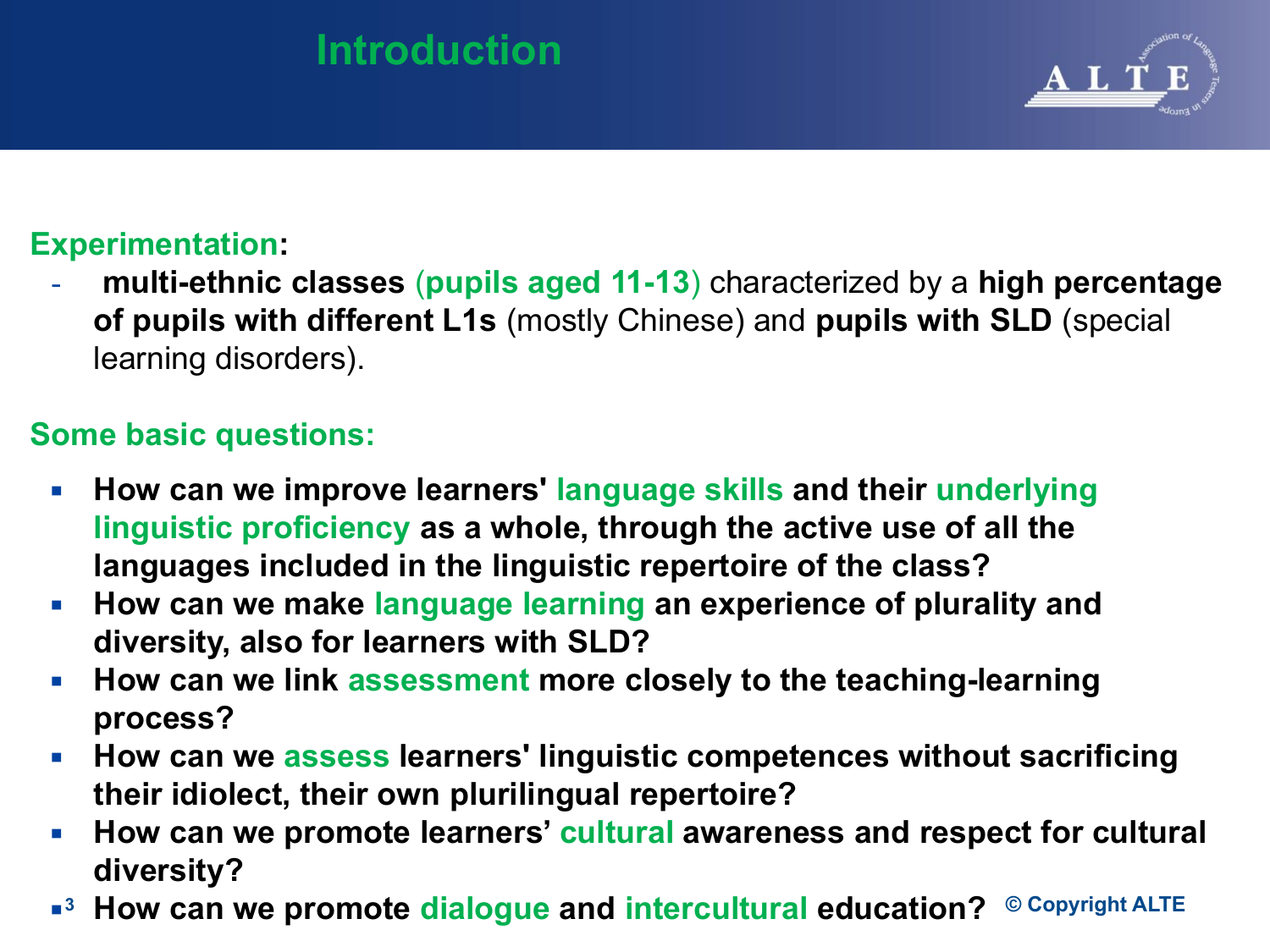# **Methodology: Dialogic Approach**



#### **Dialogic Approach** (Coppola 2009; 2011; 2019)

is an **integrated approach** to languages that **fully recognizes all languages spoken and learned** by students

**It promotes intercultural dialogue** and **adopts a broad, complex, interactive conception of the language teaching-learning process.**



**Learning and Teaching are the two sides of the same process of inter-action**

**Teaching – Learning / Learning- Teaching is a cooperative process of active construction of knowledge and competences that involves teachers and students** 

**4 © Copyright ALTE ASSESSMENT is part of this PROCESS**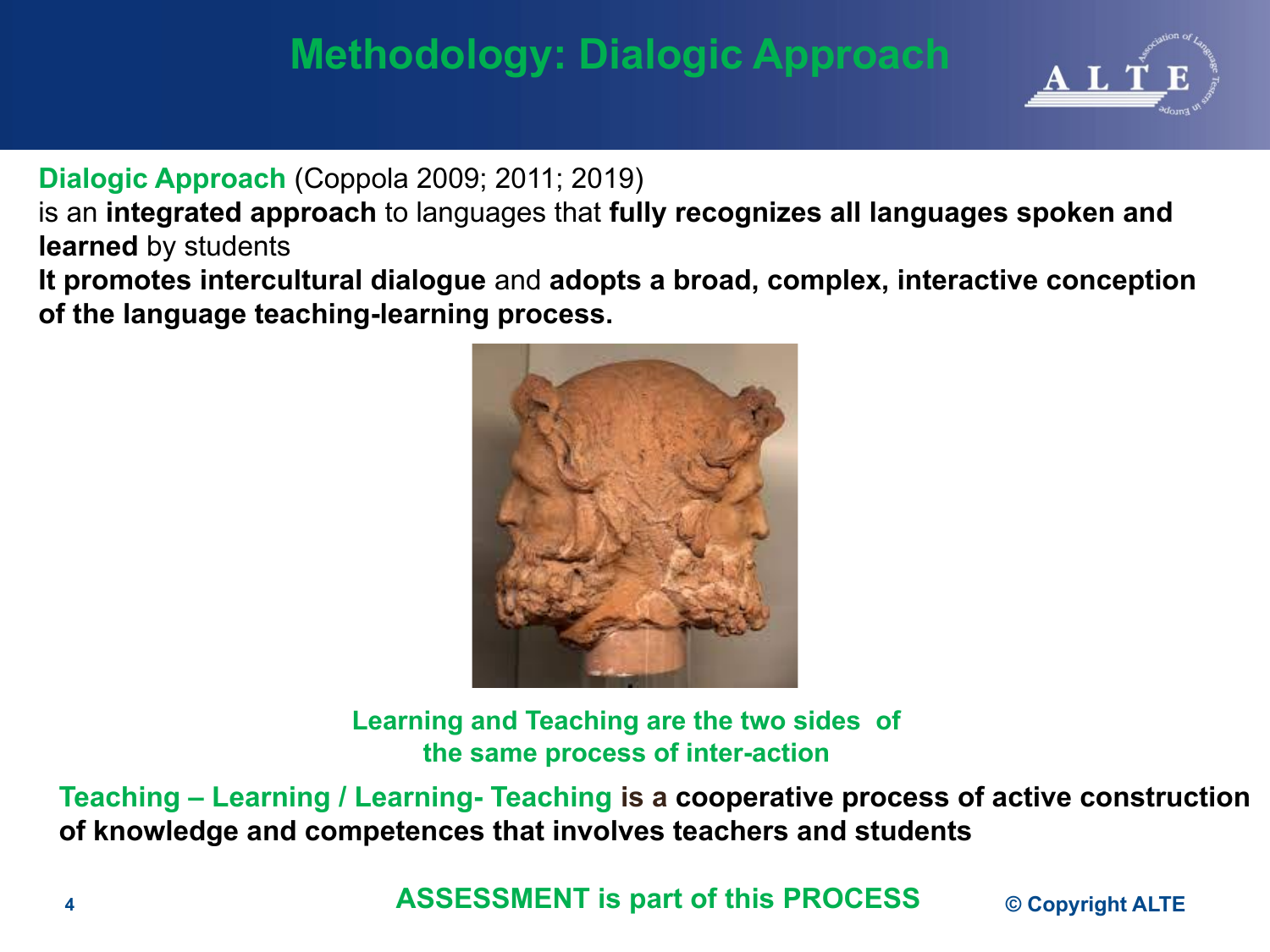



#### **DIALOGIC TECHNIQUES**

 **students work together in heterogeneous groups sharing their languages, knowledge and abilities through authentic tasks**

The linguistic repertoire of the whole class (L1, L2, FL) is fully recognized

**Cooperative** - tasks - teamwork - tests

**5 © Copyright ALTE** Heterogeneous groups include pupils with different L1s and different levels of proficiency (in languages, competences, skills etc.), and pupils with SLD-

Dialogue, cultural awareness, intercultural education

Digital resources to support language learning and to strengthen cooperation during teamwork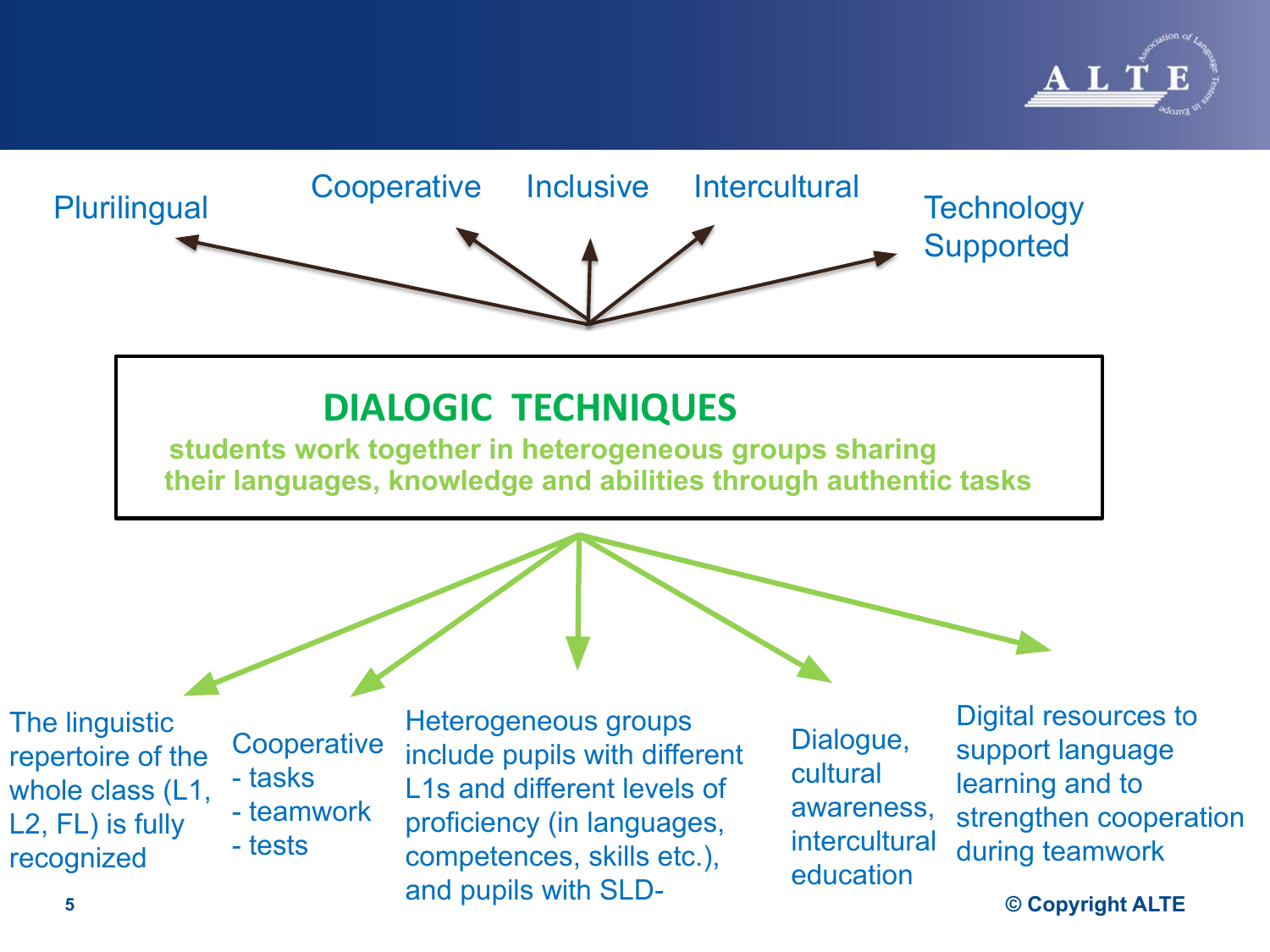### **Cooperative Byod**



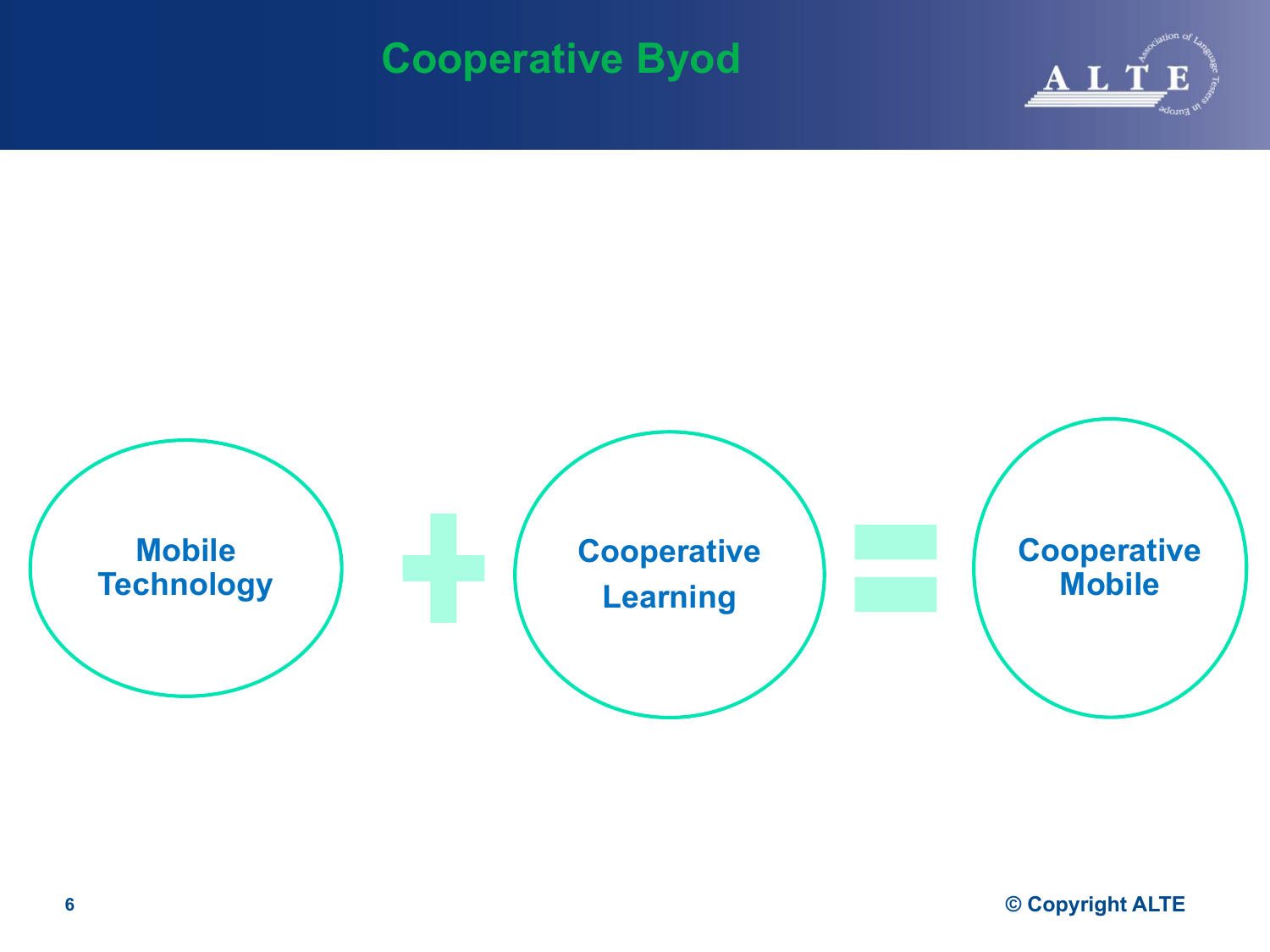#### **Assessment**



A significant part of the experimentation was devoted to the **assessment of linguistic, textual, and communicative skills through plurilingual tests** specifically designed for that purpose. These tests were constructed to take into account both the **pupils' plurilingual competence** (Shoamy, 2011) and the **interdependence between all the languages that make up their linguistic repertoire** (Cummins, 2008).

This image modifies Cummins' iceberg metaphor: many languages on the surface but a single underlying linguistic competence.



In every communicative event, the speakers draw on a single source (**the underlying linguistic competence**), using **all languages and codes** of their own repertoire (including the non-verbal ones) useful to their **communicative purposes.**

Language acquisition **is closely linked, in a dynamic and interrelated way, to the linguistic and cognitive resources** available through the practice of **translanguaging**.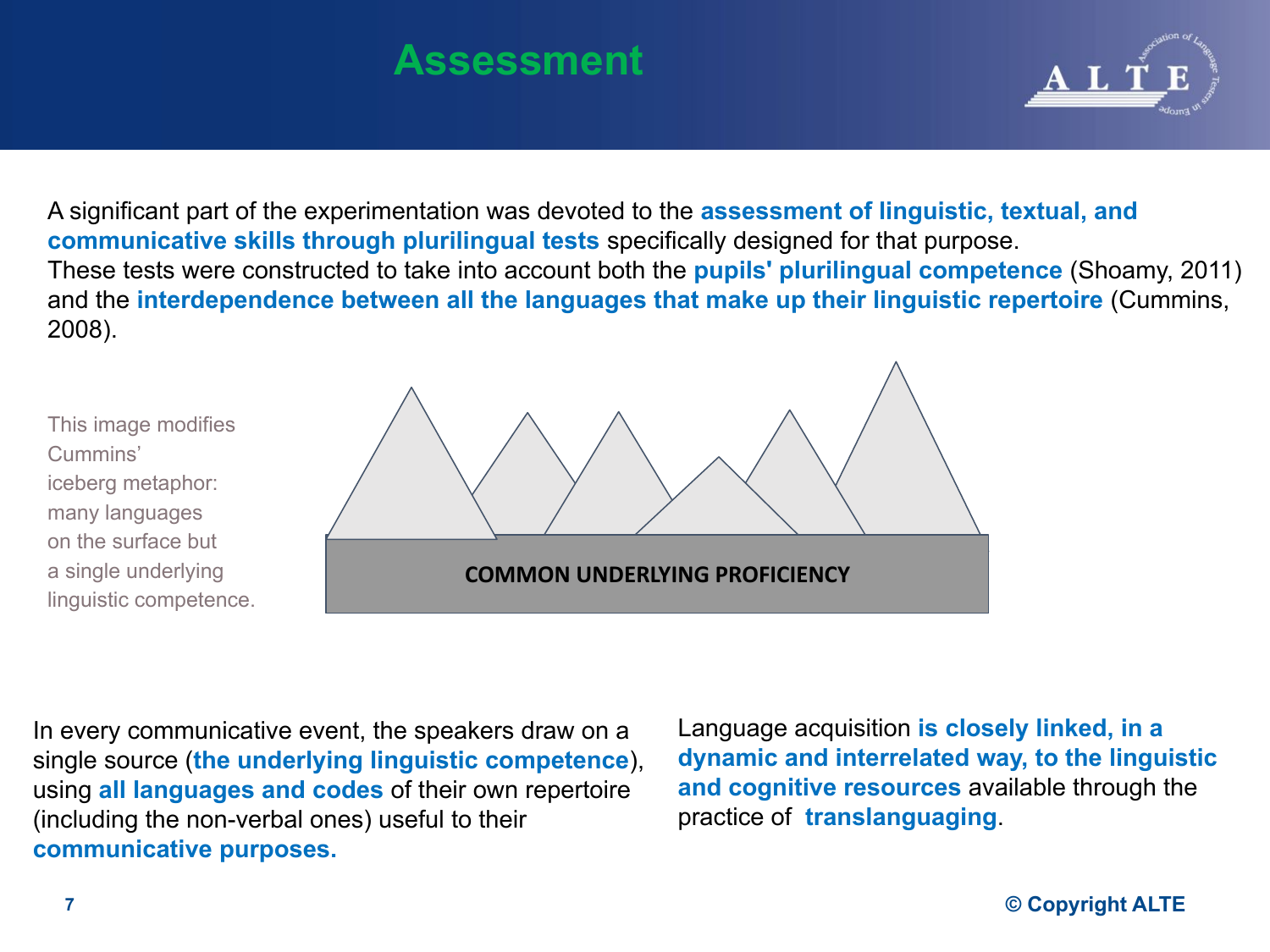

### **Plurilingual experimentation**

In 2014 we projected a plurilingual experimentation that was conducted from 2015 to 2017 (32 hours each year).

- 133 learners from 11 to 13 years old
- 90 Italian L1+ 43 other native languages (33 Chinese, 3 Albanian, 2 Moroccan Arabic, 2 Romanian, 2 Peruvian Spanish, 1 Russian)

Classes in the sample were characterised by:

- a great variety of taught languages (Italian, English, Spanish, Chinese)
- a great variety of learners with "immigrant languages"- **32,3%** (against the Italian average of 10%)
- learners with S.L.D. (dyslexia, anorthography) **11,3%** (against the italian average of 3,5%)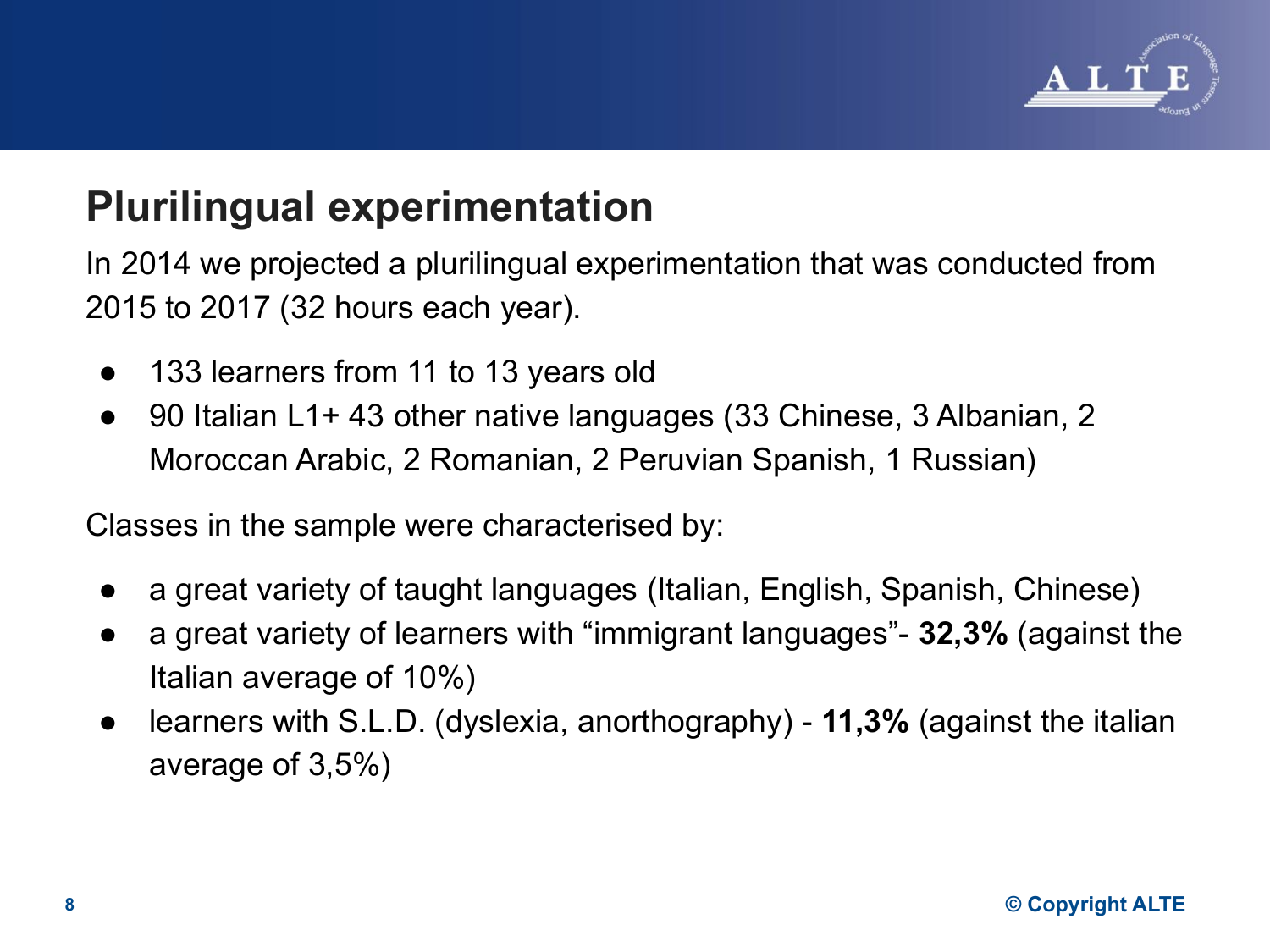

### **Research sample**

| <b>EXPERIMENTAL GROUP</b> |                   |                    |               | <b>CONTROL GROUP</b>              |             |                      |                    |               |                                   |
|---------------------------|-------------------|--------------------|---------------|-----------------------------------|-------------|----------------------|--------------------|---------------|-----------------------------------|
| n. learners               | <b>Italian L1</b> | other<br>languages | with<br>S.L.D | with<br>cognitive<br>disabilities | n. learners | <b>Italian</b><br>L1 | other<br>languages | with<br>S.L.D | with<br>cognitive<br>disabilities |
| 65                        | 45                | 20                 | $7^*$         | $\mathbf{2}$                      | 68          | 45                   | 23                 | $8*$          | 1                                 |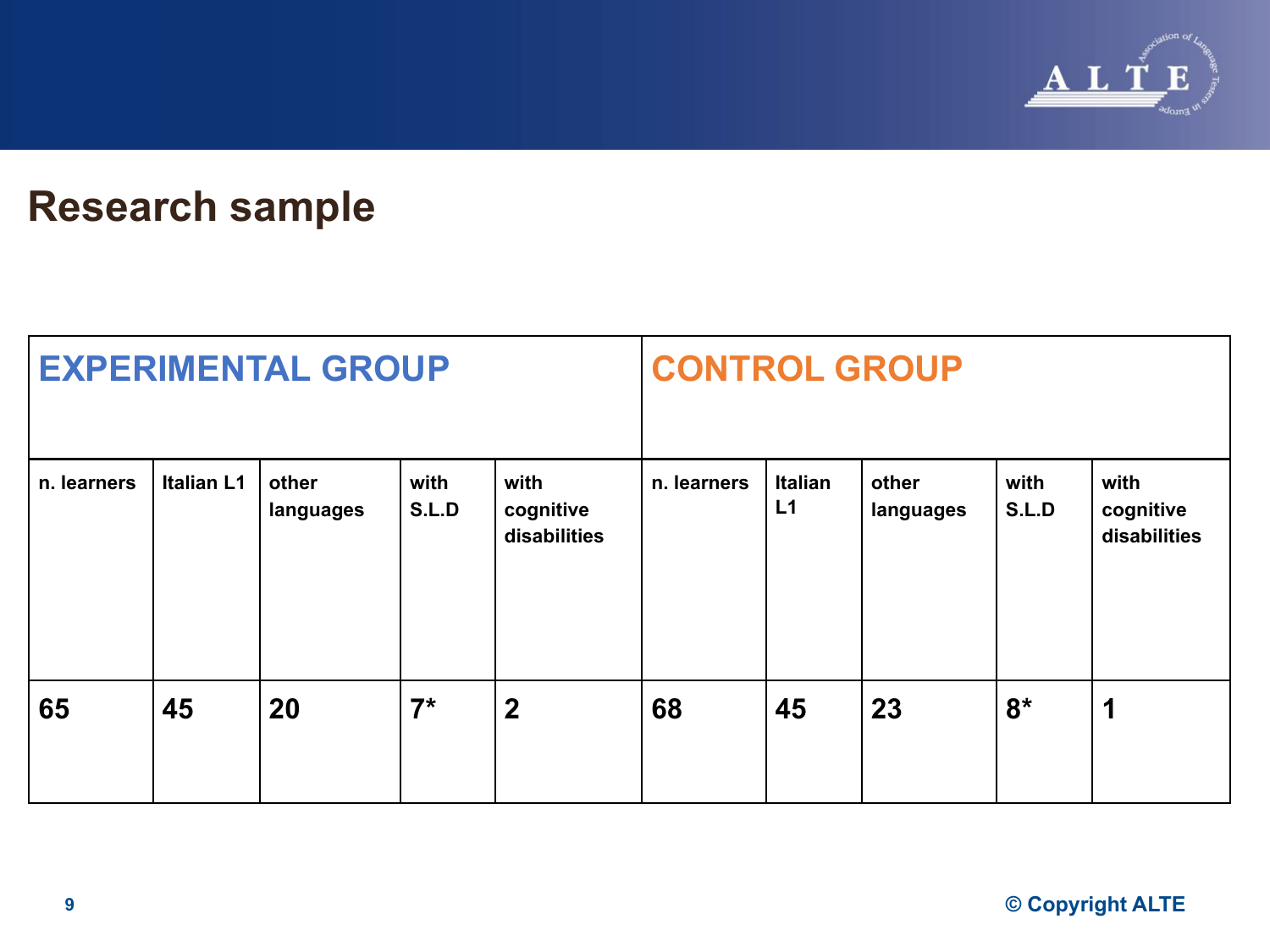

### **The topics of the experimentation**

The main topic of the experimentation was **food**:

- how to prepare **traditional recipes**

**Food** has been selected as a **cultural indicator** close to the experience of learners.

Other topics were: **Spare time**, **sports**, **friends** and **school**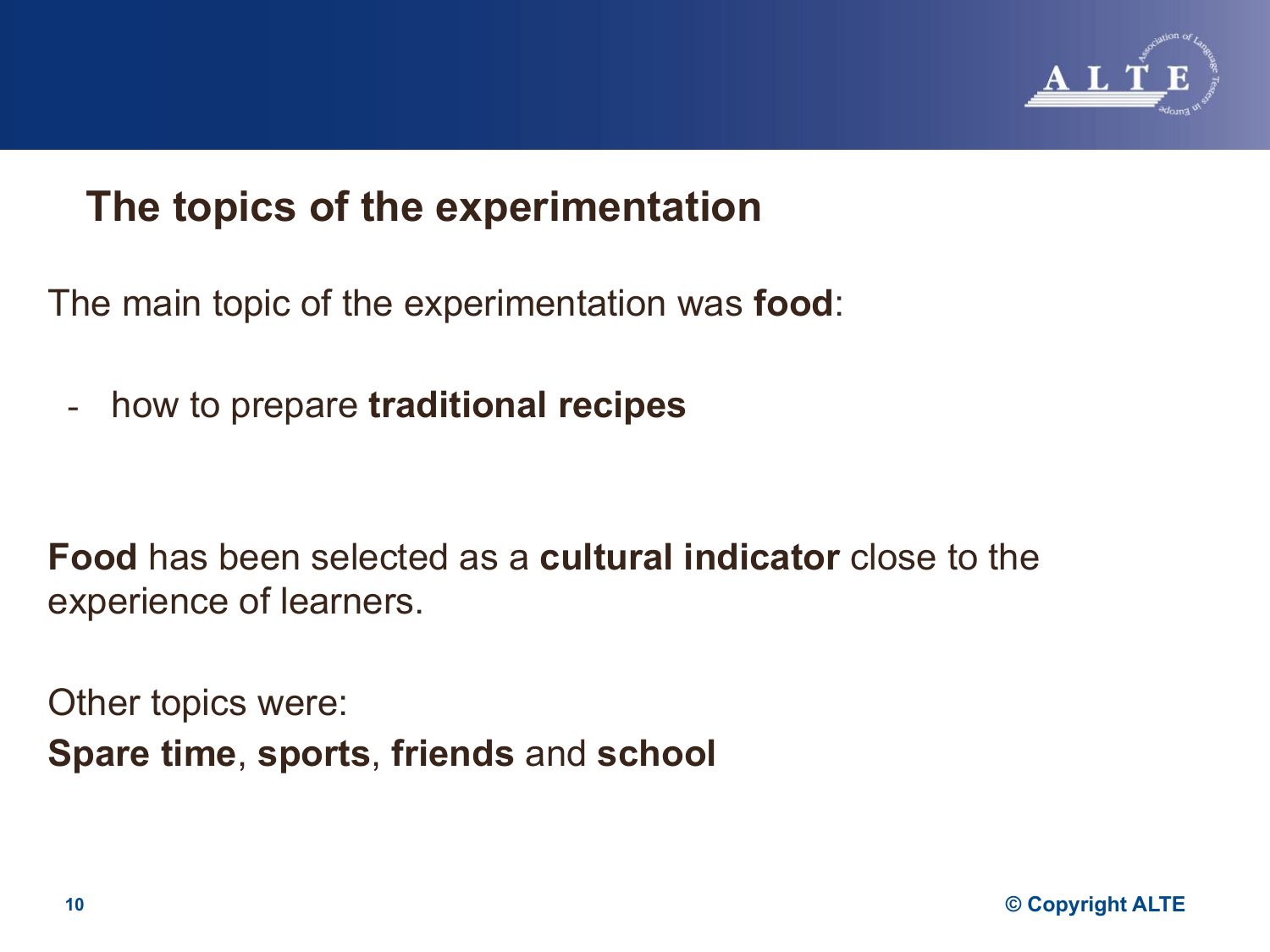

### **Methodologies**

#### **EXPERIMENTAL GROUP**

**Cooperative learning groups** (heterogeneous for languages and abilities)

**Dialogic approach** through an **integrated didactic** combined with technology (Cooperative BYOD)

**Meaningful tasks** to prepare recipes

**Plurilingual** inputs

**Different languages** taught at school (English,

Spanish, Italian, Chinese)

#### **Translanguaging**

#### **CONTROL GROUP**

Lessons in a **single language**

**Lectures**

**Exercises on books**

**11 © Copyright ALTE**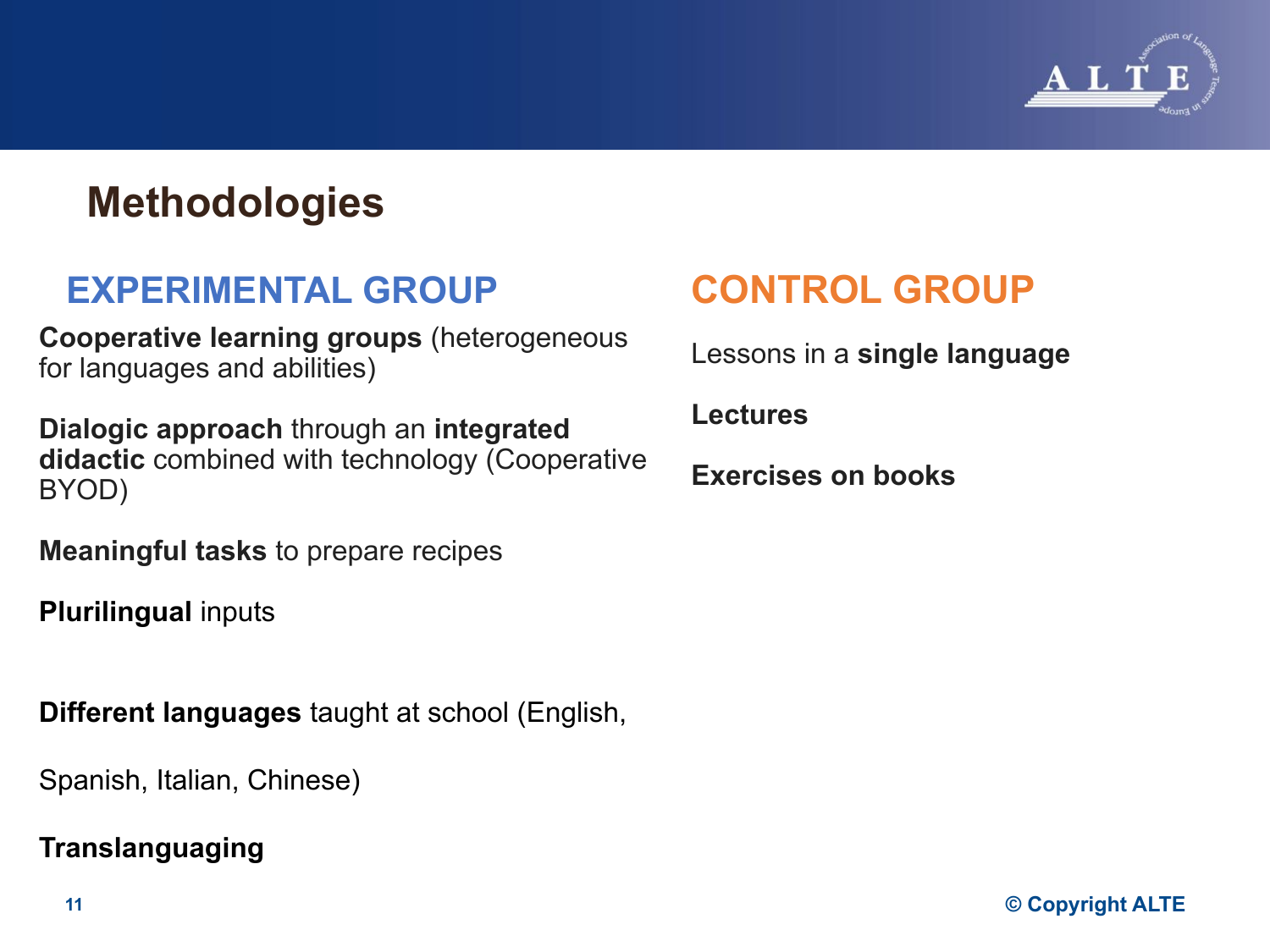

#### **Linguistic objectives of Experimentation**

Specific Learning Objectives:

- **- DEVELOPING A PLURILINGUAL LEXICAL REPERTOIRE**
- **- DEVELOPING PLURILINGUAL TEXTUAL SKILLS**
- **DEVELOPING METALINGUISTIC SKILLS**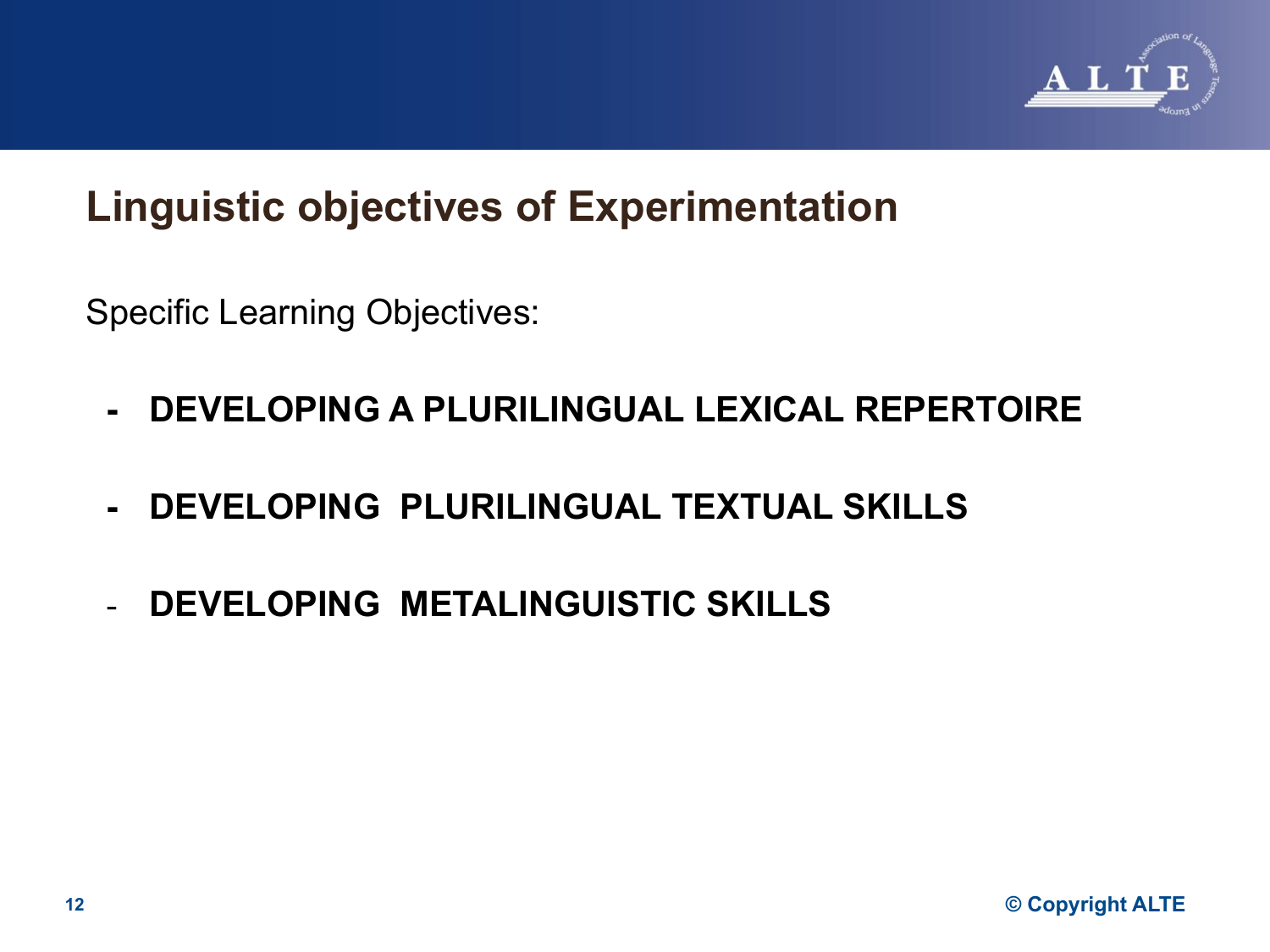

### **Plurilingual and Pluricultural Competences**

from FREPA (Framework of reference for pluralistic approaches to languages and cultures):

- Developing Competence of distancing (C5)
- Developing Competence in the construction and broadening of a plural linguistic and cultural repertoire (C2) Competence of decentring (C3) Competence in recognising the "other" and otherness (C7)
- Developing the Competence in profiting from one's own intercultural/ inter-language experiences (C2.1) Competence in making sense of unfamiliar linguistic and/or cultural features(C4)
- Developing Competence of critical analysis of the (communicative and/orlearning) situation and activities one is involved in (C6)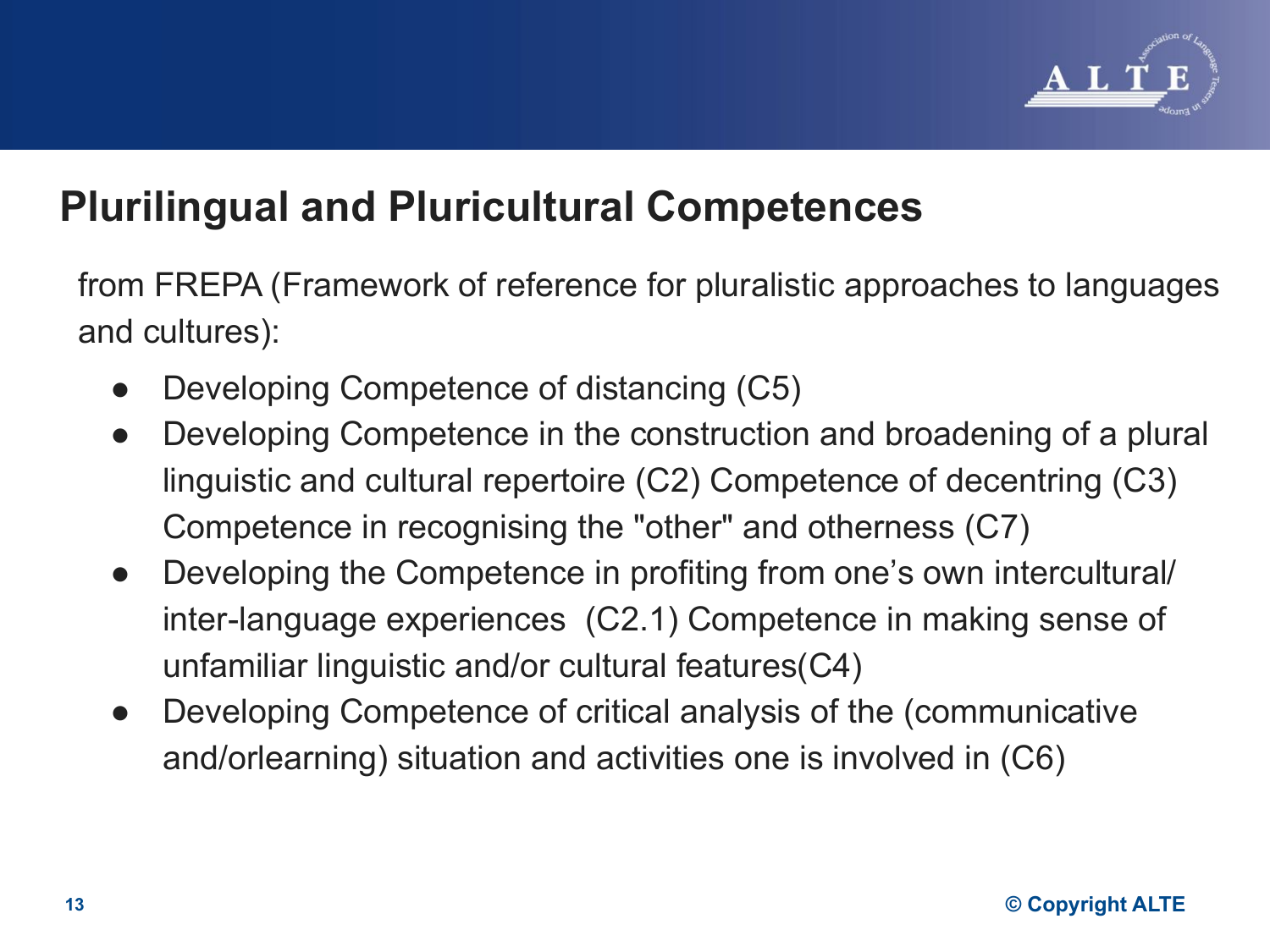

## **Experimentation: Developing plurilingual and pluricultural competences**

In order to help learners to construct and to continuously broaden and deepen their own plurilingual competence, learners have being urged to develop a set of items of:

**knowledge** (savoirs), **skills** (savoir-faire) and **attitudes** (savoirêtre) (Moretti, Verdigi, 2021).

Competences which activate knowledge, skills and attitudes in action and reflection:

- **● valid for all languages and cultures**
- **● concerning the relationships between languages and between cultures**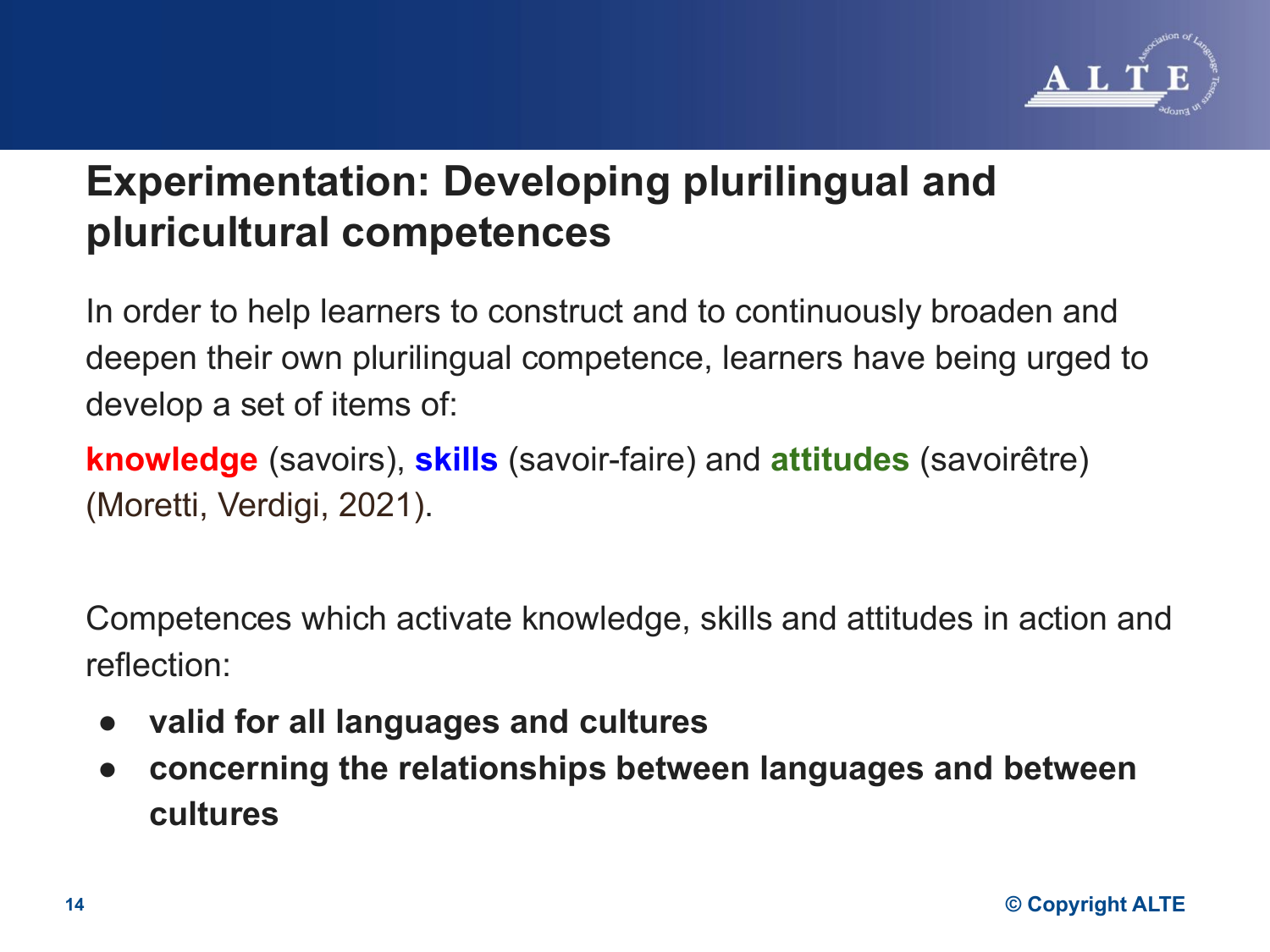

#### **Knowledge**

From source related to the **section Culture** we selected from :

- **General characteristics** ( K 8.2)
- **Cultural diversity and social diversity** (K 9.3)
- **Cultures and intercultural relations** (K 10.9)
- **Culture** (K 12.5)
- **Language and Identity** (K 14.6)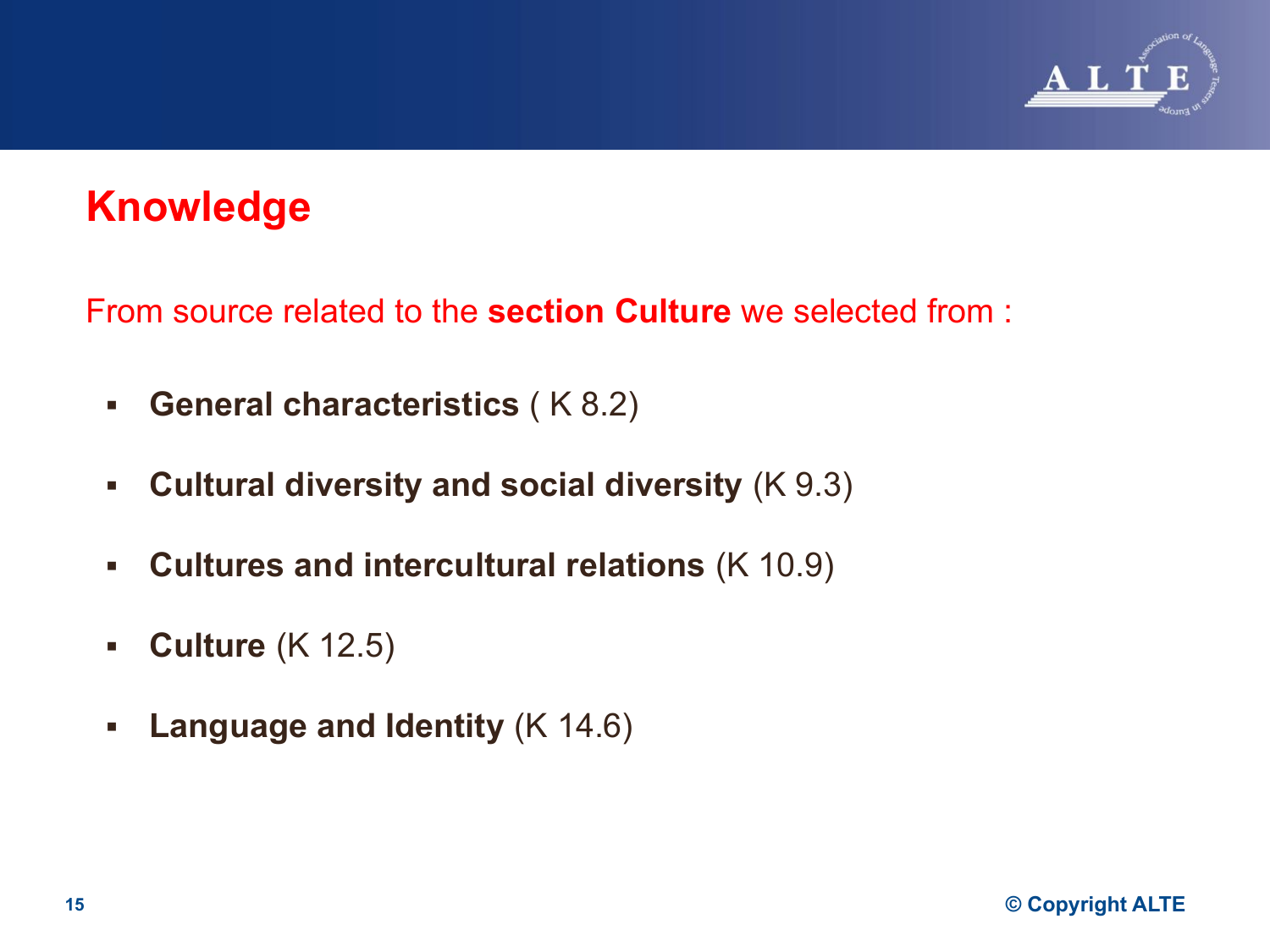

#### **Knowledge**

From resources related to knowledge **section Language**, we selected from section:

**Language as a Semiological System** (K 1.4)

**Language and Society** (K 2.5.3)

**Plurality, Diversity, Multilingualism and Plurilingualism** (K 5.1; K 5.3)

**Similarities and Differences between Languages** (K 7.2)

**Language and Acquisition/Learning** ( K 7.1.2; K 7.1.3)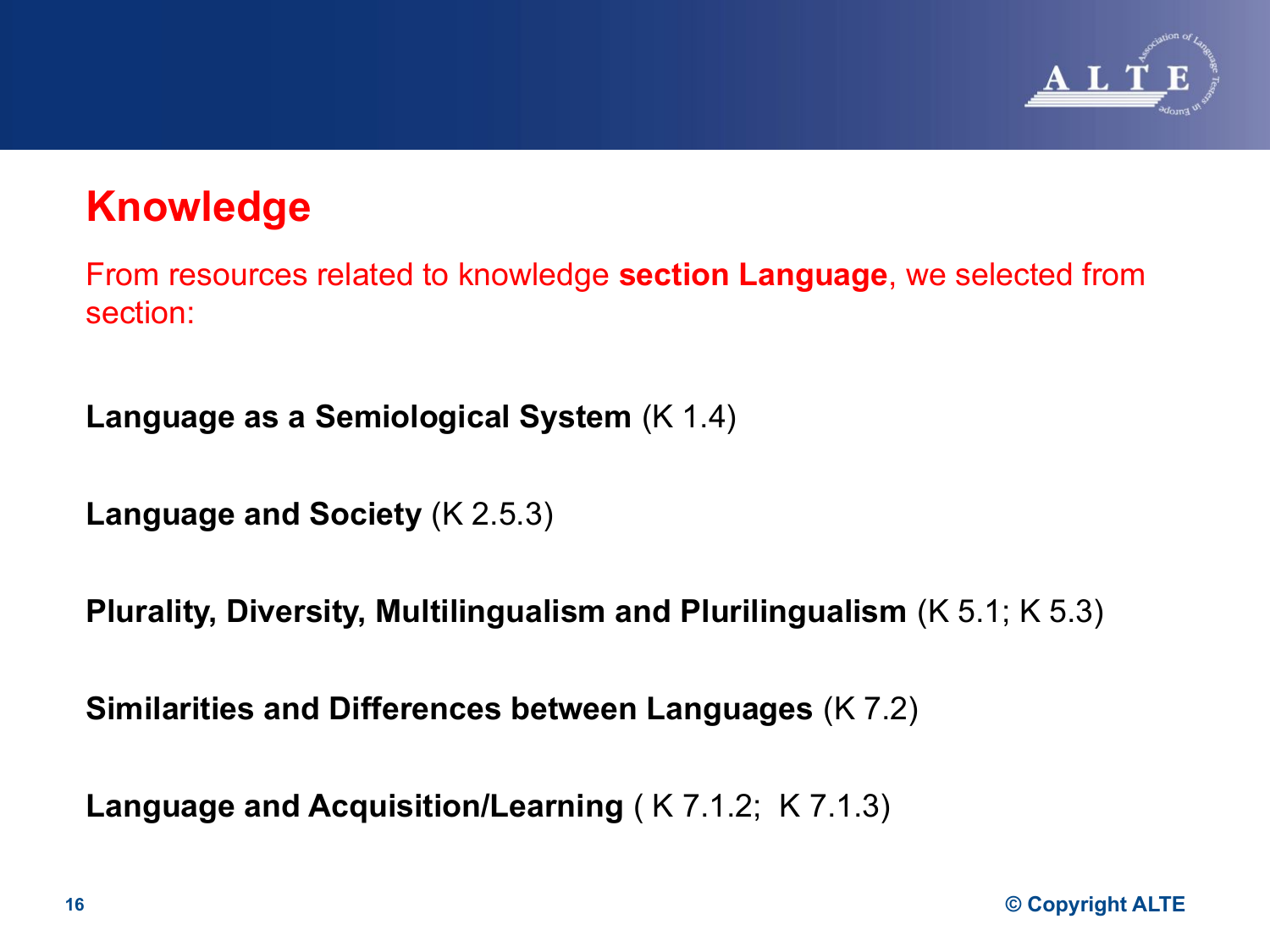

#### **Qualitative analysis of learners' attitudes in working groups**

**Learners** used spontaneously (Coppola D., Moretti R., 2020):

- **-Plurilingual communication**
- **-Comparison between languages**
- **-Metalinguistic observations about languages**
- high level of autonomy
- deep awareness of one's own learning process
- high ability to transfer linguistic learnings and procedures
- High ability to use of helpful resources (such as plurilingual mates, digital resources, vocabularies, videos, etc...)

Key concepts used in the formative evaluation introduced to the primary school in 2020 with O.M. n. 172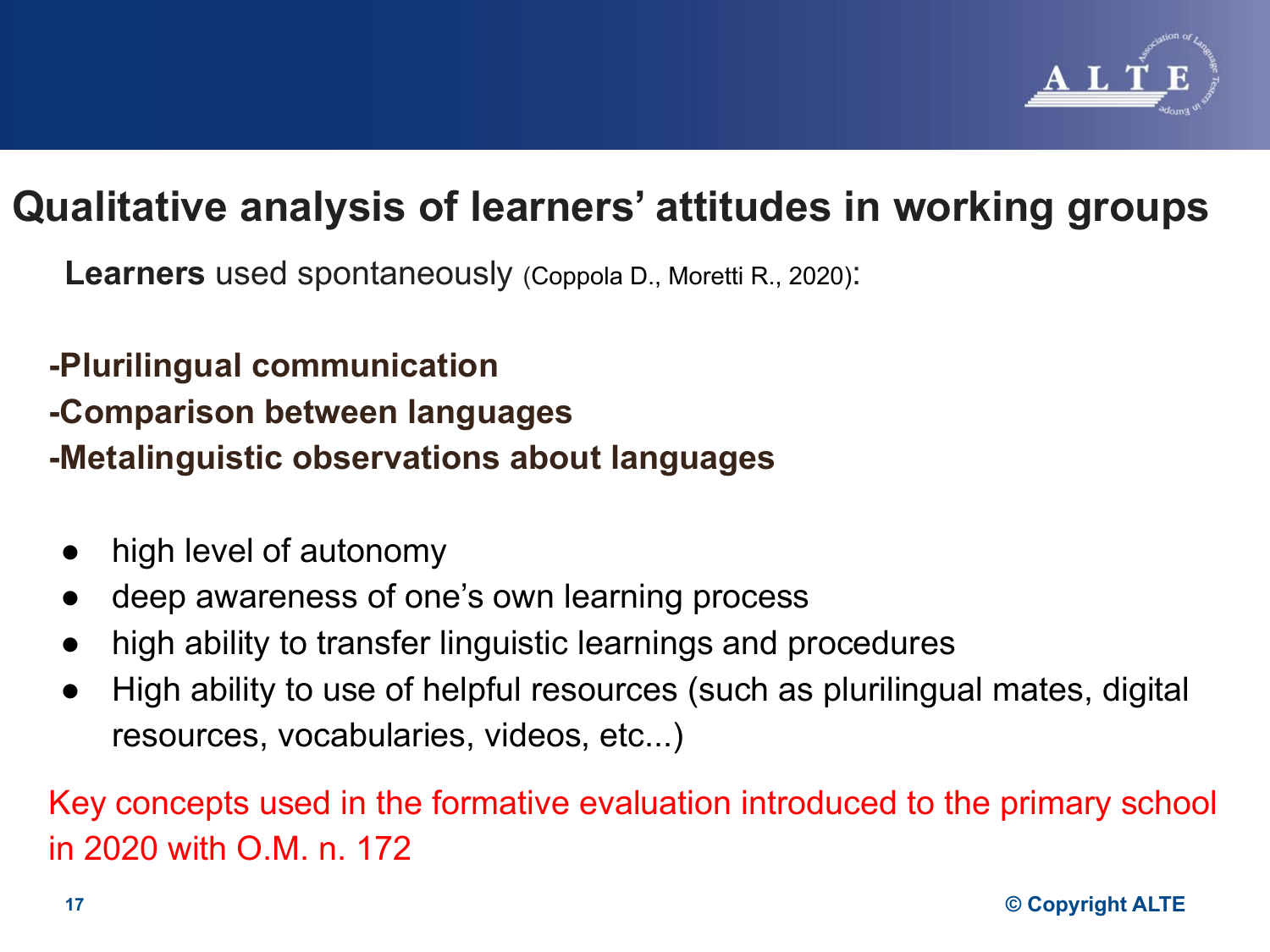

### **CEFR levels (Companion Volume)**

At the time of our experimentation, the CEFR Companion Volume wasn't available yet, but now we could be able to assess our learners using the CEFR scale of evaluation.

"The reason for associating descriptors of FREPA with CEFR levels is to provide support to curriculum developers and teachers in their efforts

- **1. to broaden the perspective of language education in their context**
- **2. to acknowledge and value the linguistic and cultural diversity of their learners**"

Evaluation scale for:

- **Building on pluricultural repertoire**
- **Plurilingual comprehension**
- **Building on plurilingual repertoire**

LEVEL OF LEARNERS OF THE EXPERIMENTAL GROUP: from B1 to B2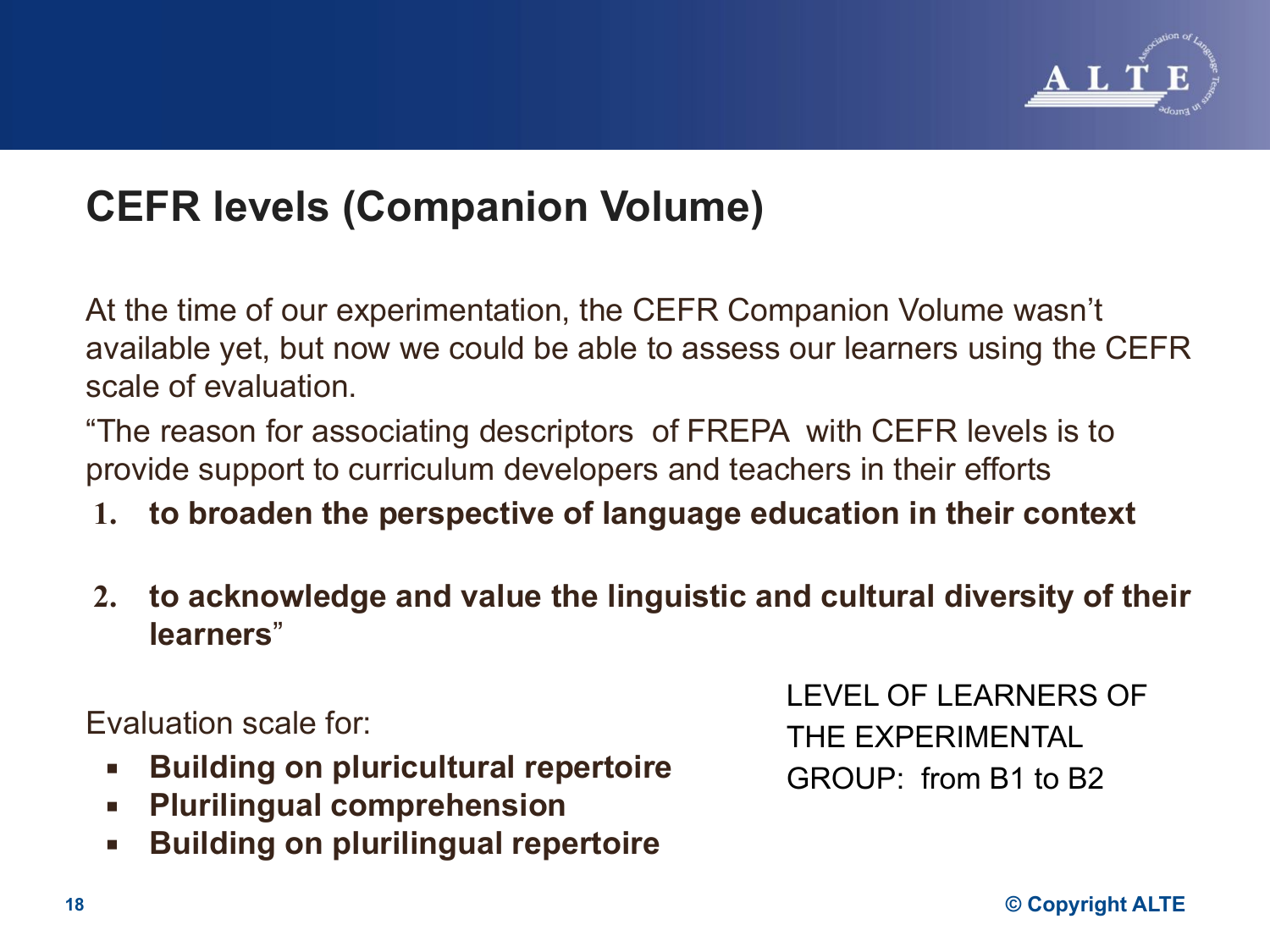

#### **Building on pluricultural repertoire**

Progression up the scale is characterised as follows:

- at B1 they can generally respond to the most commonly used cultural cues, **act according to socio-pragmatic conventions and explain or discuss features of their own and other cultures**
- **● at B2**, the user/ learner can **engage effectively in communication, coping with most difficulties that occur**, and is usually able to **recognise and repair misunderstandings**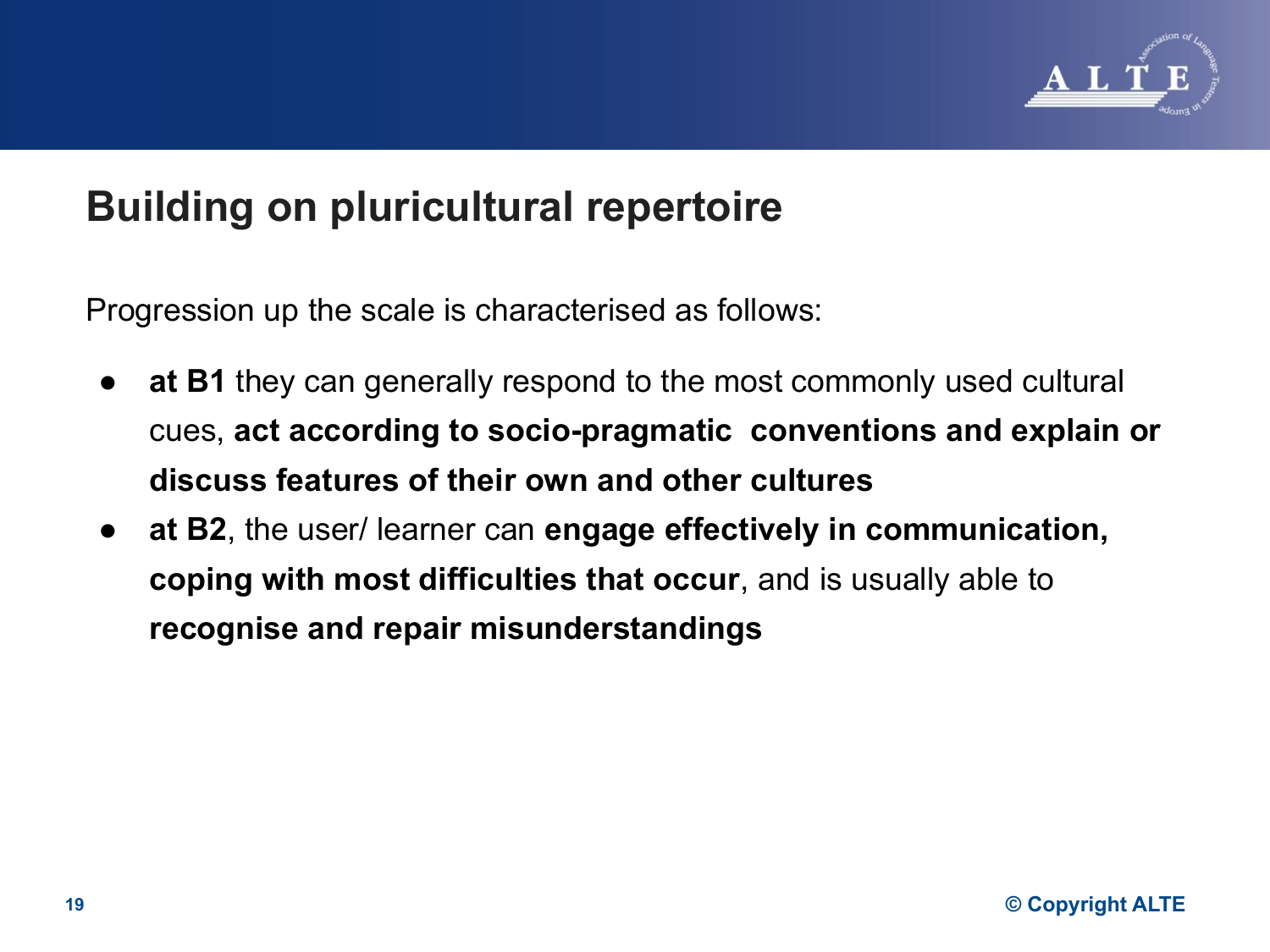

# **Plurilingual comprehension**

The main notion represented by this scale is capacity to use knowledge of and proficiency (even partial) in one or more languages as leverage for approaching texts in other languages, in order to achieve a communication goal.

▪ **At the B levels**, **exploiting similarities, recognising "false friends" and exploiting parallel sources in different languages**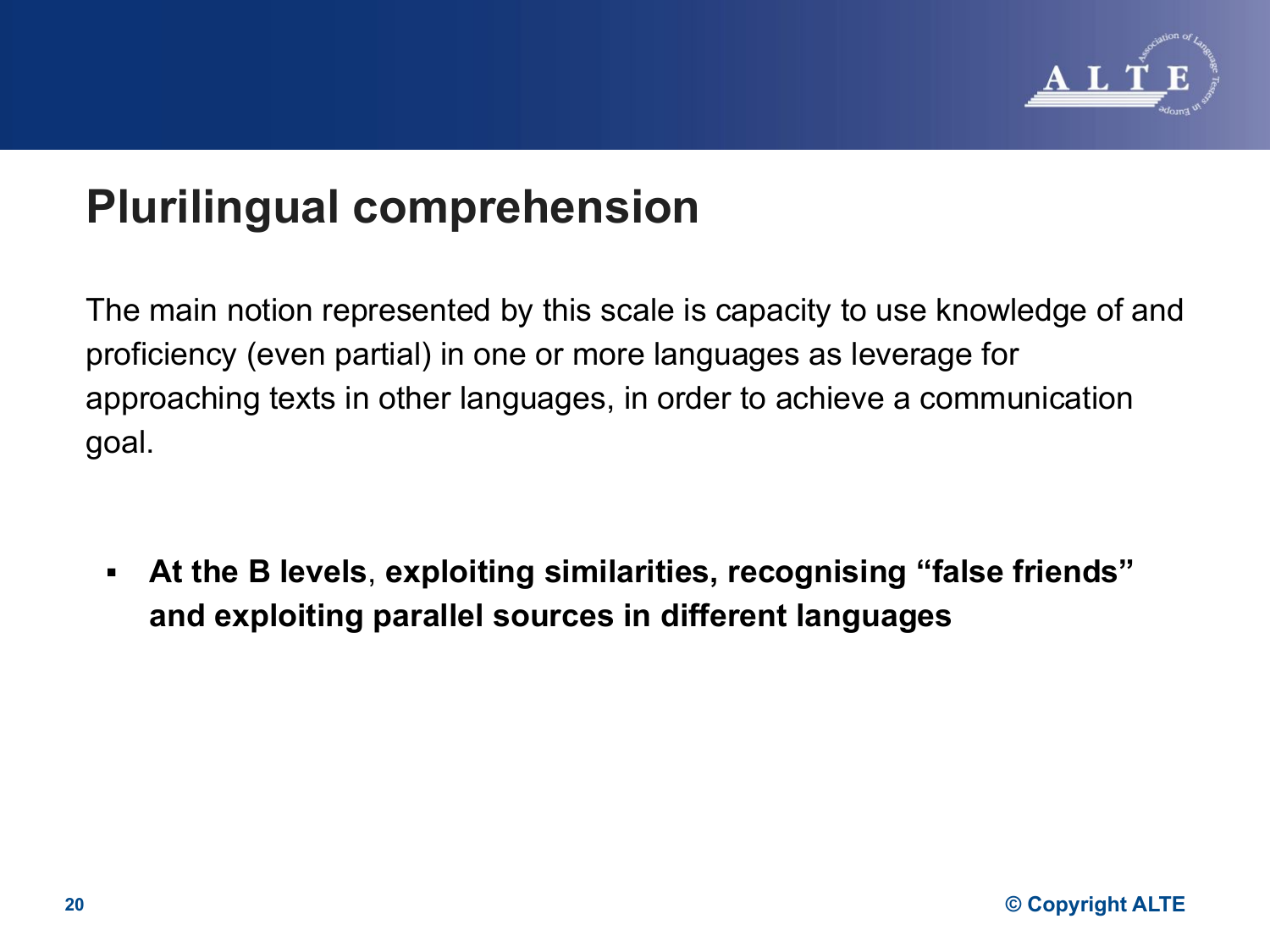

#### **Building on pluricultural repertoire**

Progression up the scale is characterised as follows:

**● From the B levels**, language begins to be **manipulated creatively**, with the user/learner alternating flexibly between languages at B2 in order to make others feel more comfortable, **provide clarifications**, communicate specialised information and **in general increase the efficiency of communication**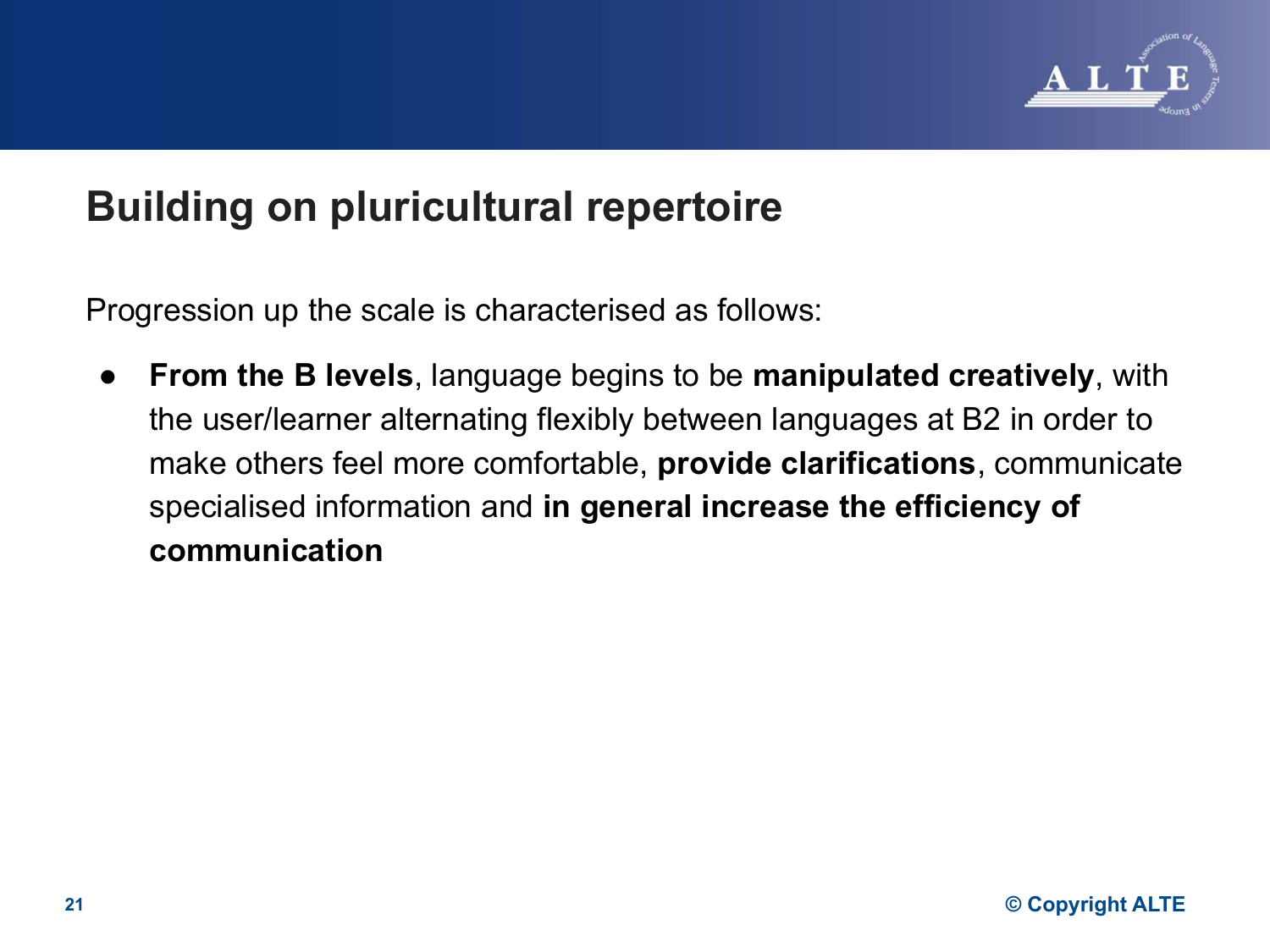

#### **Cooperative lexical tasks** (Coppola D.,Moretti R., 2019)

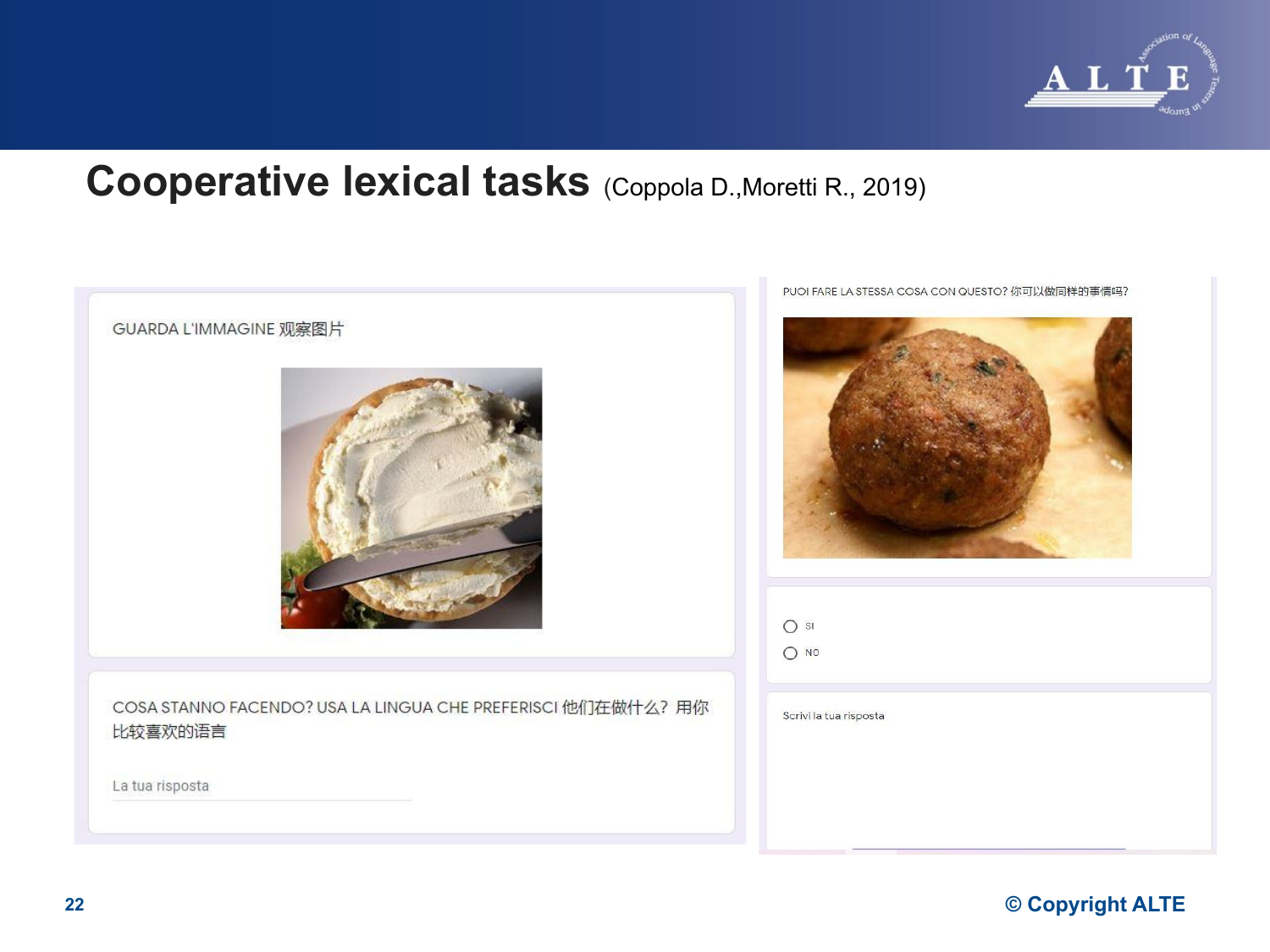#### **23 © Copyright ALTE**

E

a Ta

 $\mathbf A$ 

| <b>RICE</b>      |  |
|------------------|--|
| ARROZ            |  |
| PERRITO CALIENTE |  |
| 大米 (dàmǐ)        |  |
| <b>RISO</b>      |  |
| <b>SUGAR</b>     |  |
|                  |  |

SCEGLI LE RISPOSTE GIUSTE 从中选择正确的答案。



COSA VEDI NELLA FOTO? 你在图片中可以看到什么?

# **Individual lexical tasks**



| GUARDA L'IMMAGINE 观察图片 |
|------------------------|
|                        |
|                        |
|                        |
|                        |
|                        |

SI CHIAMA "APPLE" L'OGGETTO NELLA FOTO? 图片中的物品叫 APPLE?

 $O$  si  $O$  NO

 $\Box$  SOPA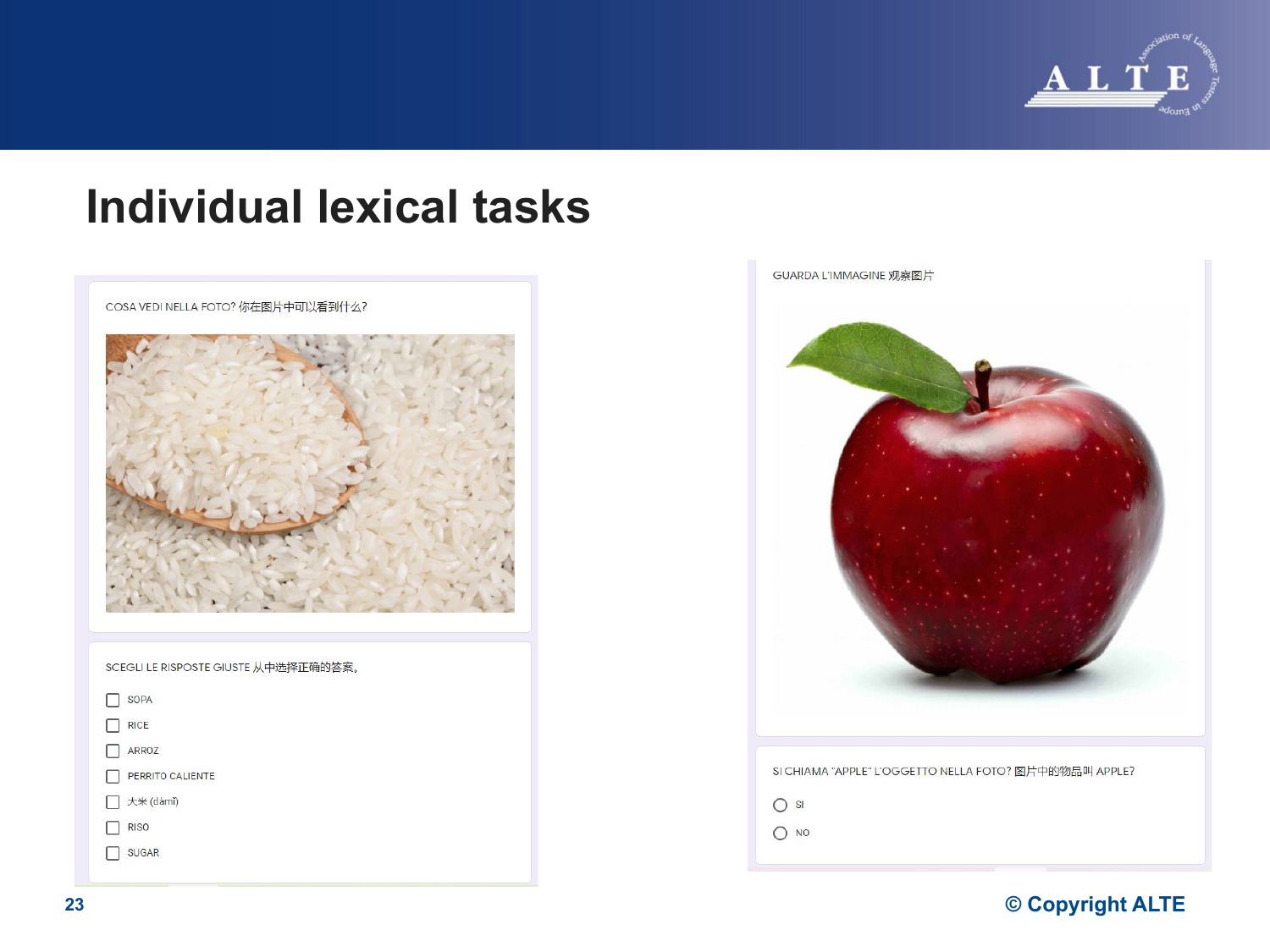

### **Textual pluringual productions**

**Text written by a dyslexic learner**

*Hello, Ni hao My name is Achille xxx, my favorite subject is maths. My scool is big. i stady little englis, spanish, italian and istory. Yo no pratico sport ma i love play videogame. In mi familia siamo 5: i have 2 brother. il mio piatto preferito e la pasta al pomodoro: ingredienti pasta,passata di pomodoro, olio e sale procedimento boil water with sal put pasta and wait 6-8 minutes. Sauce tomate,sal,aciete cook tomatoes goodbye*

*Achille*

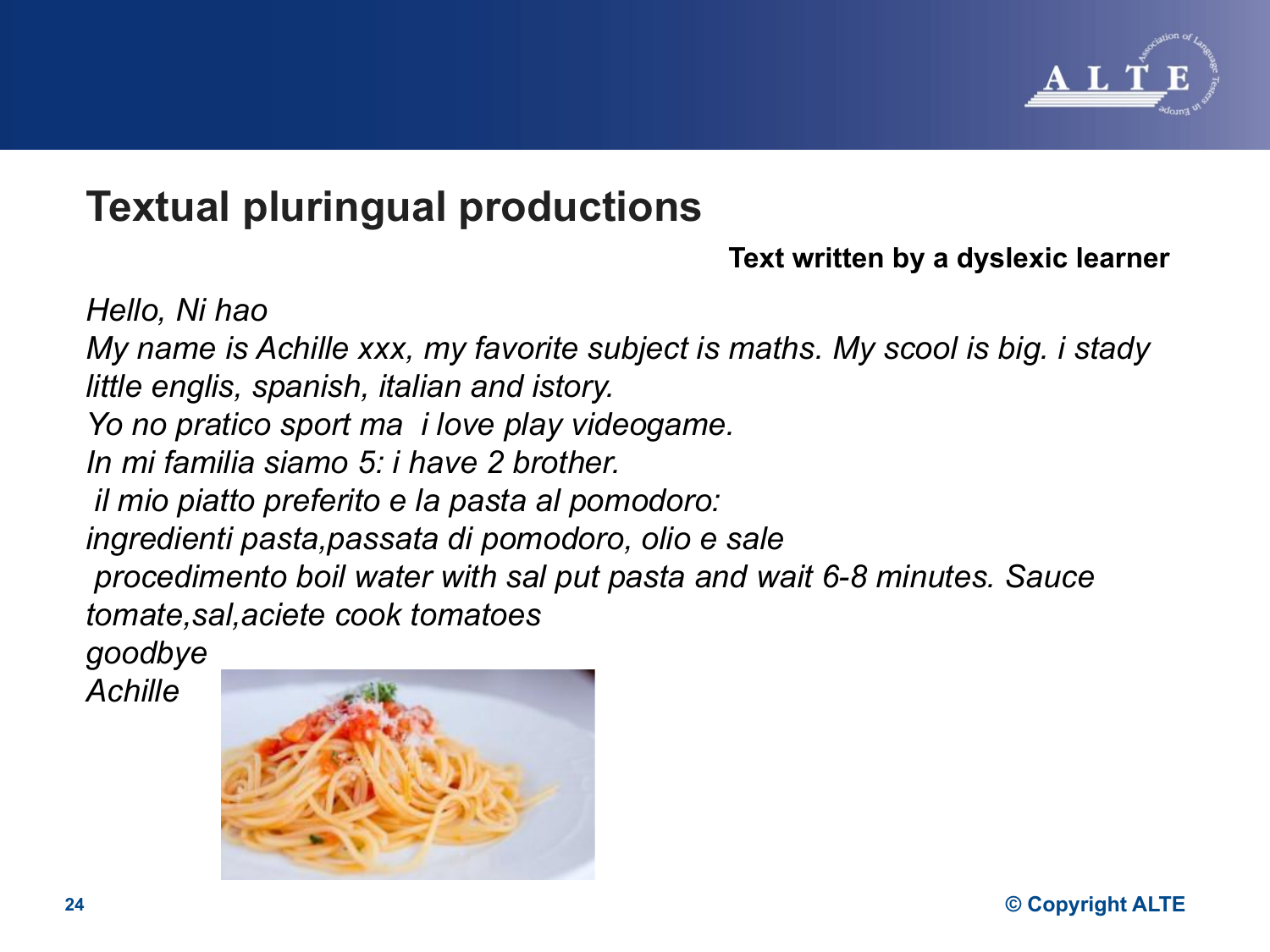

### **Textual pluringual productions**

你好, 最近怎样? (ciao, come va?)

**Text written by a chinese learner**

hi

 im sofia me gusta giocare con la wii e il nintendo me gusta il rice, fish and alga .mi piace giocare con il mio gatto achille.

我和我的家人以及表兄弟住在 Firenze (Abito vicino a Firenze con la mia famiglia e i miei cugini). 我学4种语言: 中文, 意大利语, 英语和西班牙语, 但英语很难. (Studio 4 lingue: cinese, italiano, Inglese e spagnolo, ma inglese è difficile).

un abrazo

sofia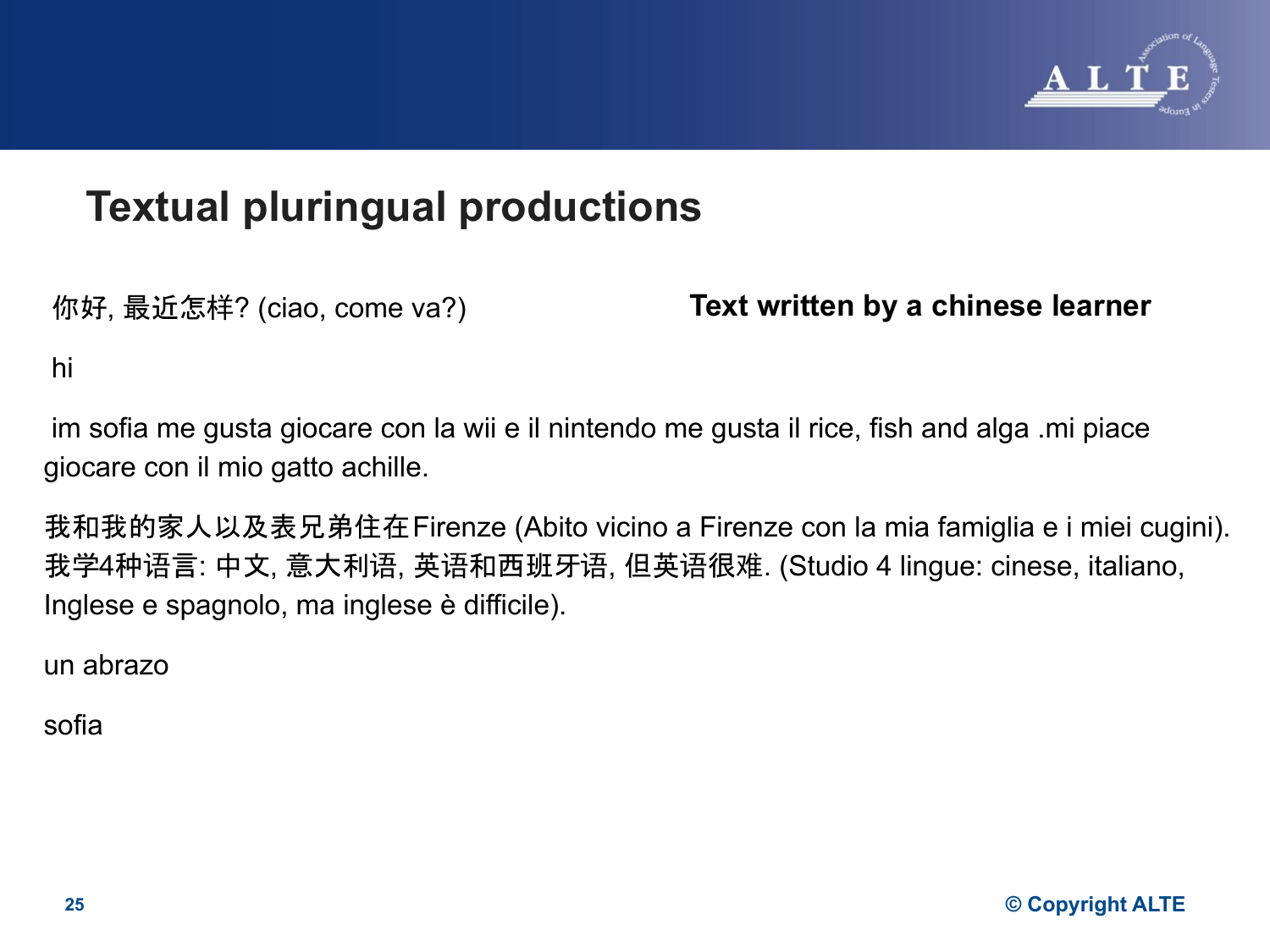

### **Results (plurilingual texts)**

| Average percentage of words<br>written in the 4 languages<br>taught/learned at school | <b>EXPERIMENTAL</b><br><b>GROUP</b> | <b>CONTROL</b><br><b>GROUP</b> |
|---------------------------------------------------------------------------------------|-------------------------------------|--------------------------------|
| <b>ITALIAN</b>                                                                        | 41,4%                               | 48,1%                          |
| <b>ENGLISH</b>                                                                        | 39,2%                               | 38,6%                          |
| <b>SPANISH</b>                                                                        | 15,2%                               | 12,5%                          |
| <b>CHINESE</b>                                                                        | 3,5%                                | 0,8%                           |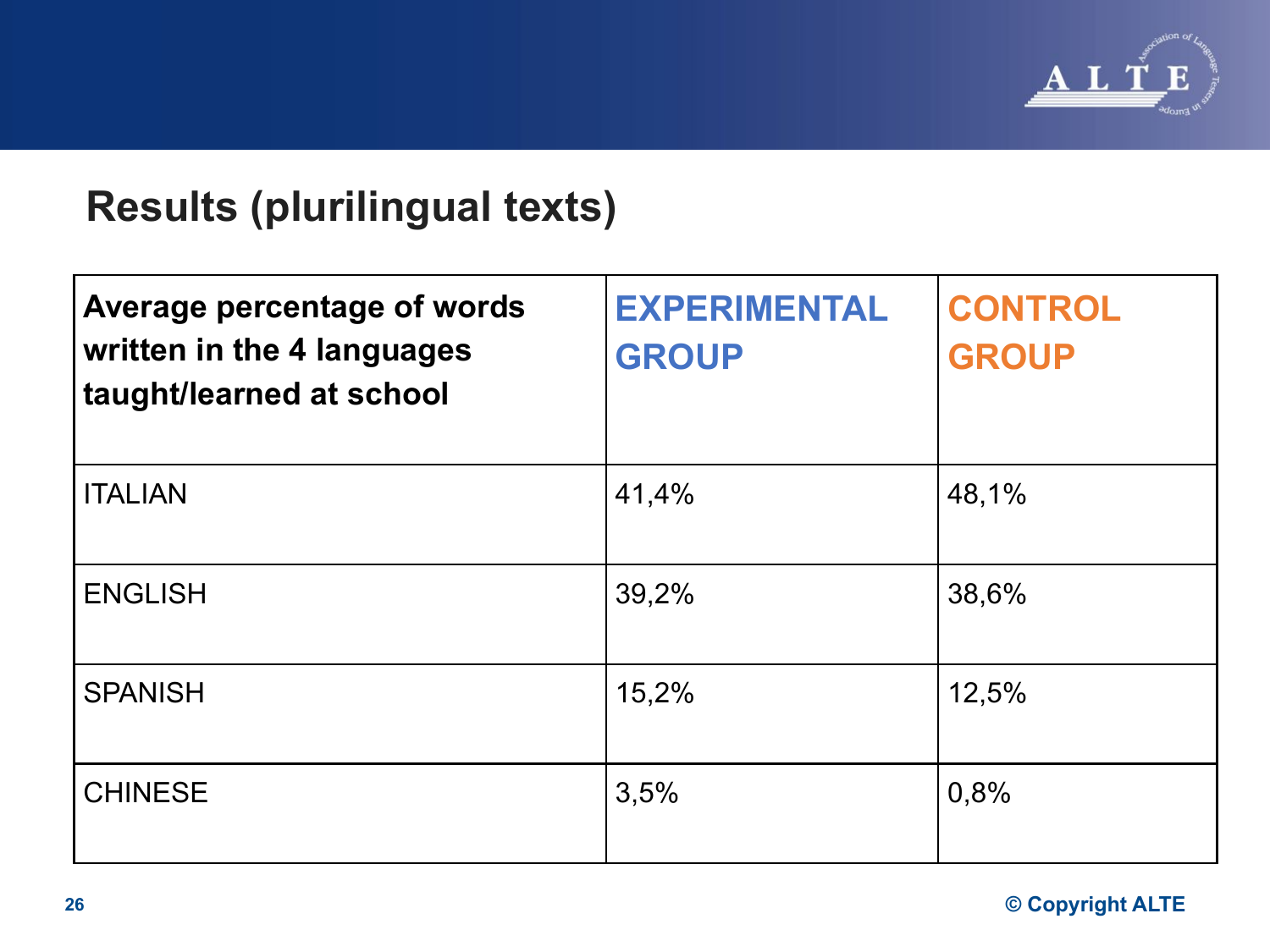

### **Results (expressive richness in texts)**

| <b>Expressive Richness</b><br>(adverbs) | <b>EXPERIMENTAL GROUP</b>                                      | <b>CONTROL GROUP</b> |
|-----------------------------------------|----------------------------------------------------------------|----------------------|
|                                         | he<br>Э<br>e<br>nnalme<br>nte<br>ma<br>soprattuttoe<br>forsene | an<br>come-          |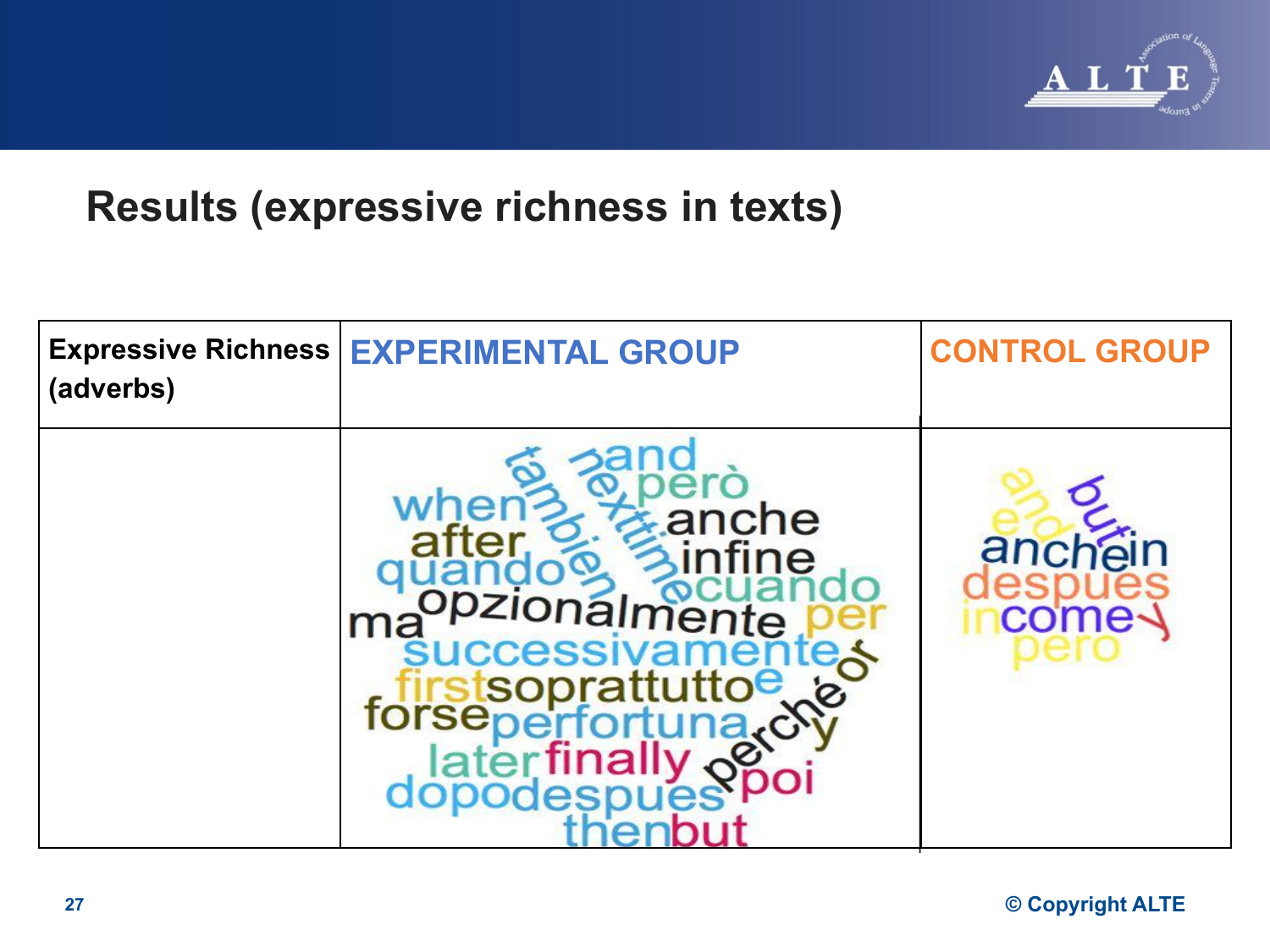

#### **Results (orthographic and morphosyntactic accuracy)**

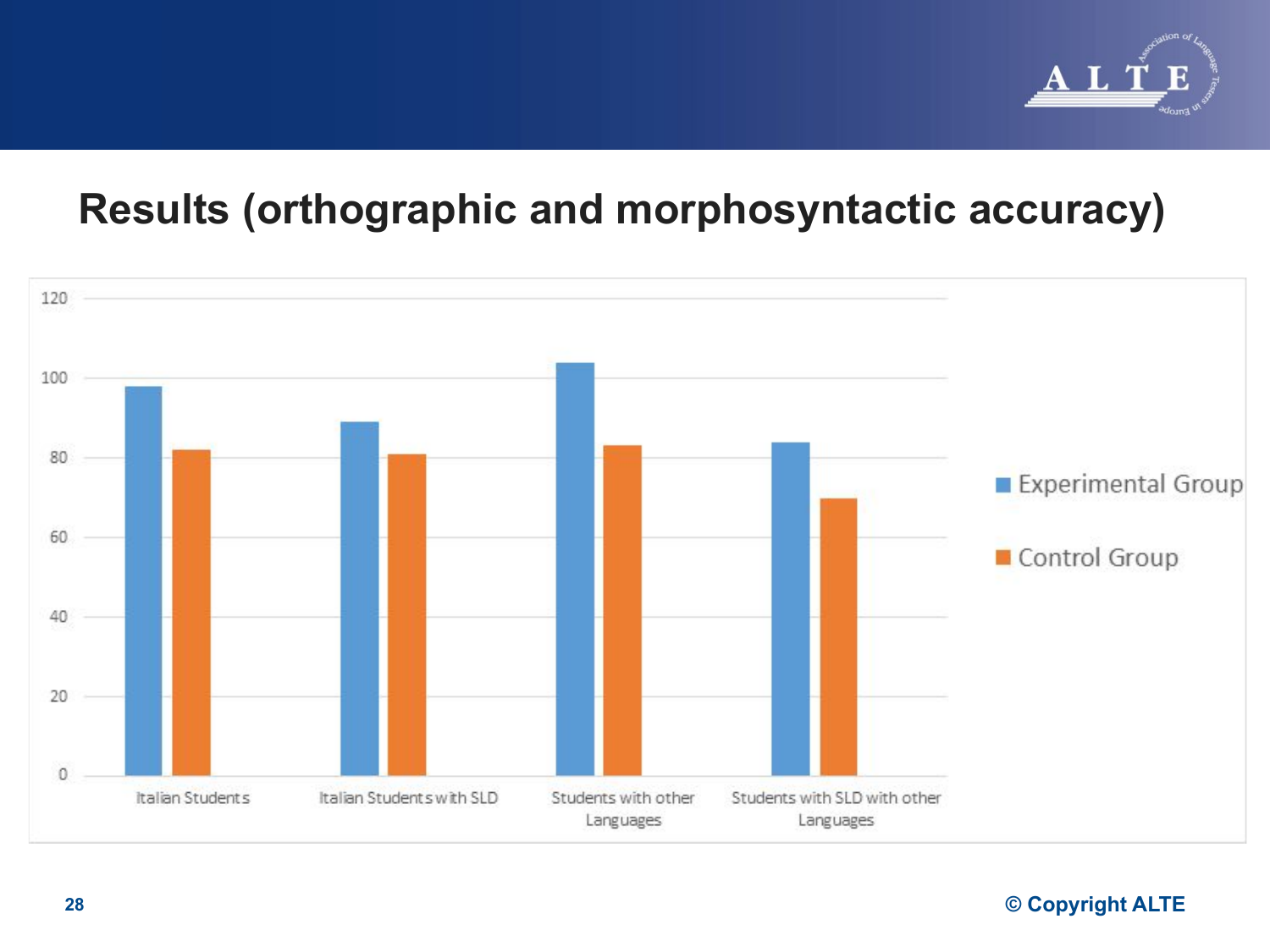

### **Digital resources supporting language learning**

- Digital resources can be used in multilingual context to support the development of lexical competence
- All the languages are visible and recognised in digital resources, supporting the idea that each L2 is a cognitive resource (*scaffolding* for language learning)
- Digital resources make the learning process interactive and personalised
- The task should be clear and well defined, in order to avoid students' distractions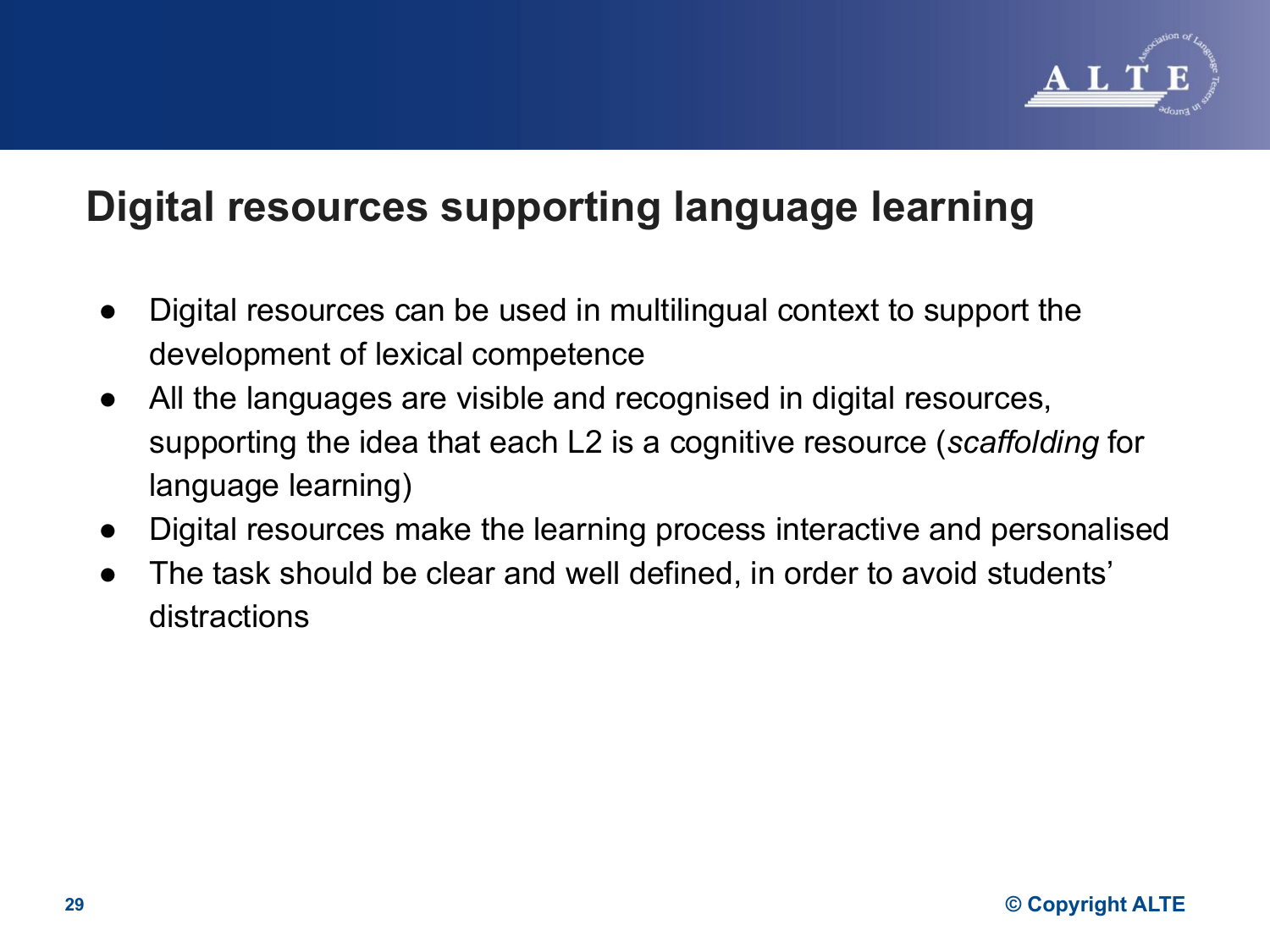

# **Digital resources in classrooms**

Plurilingual lexical competence can be improved with the use of digital resources:

- building collaboratively a multilingual domain lexicon
- promoting metalinguistic reasoning about the meaning of words in different languages

Two digital resources (ImagAct, BabelNet) have been used in the experimentation

- for the creation of learning materials
- for the testing at the end of the experiment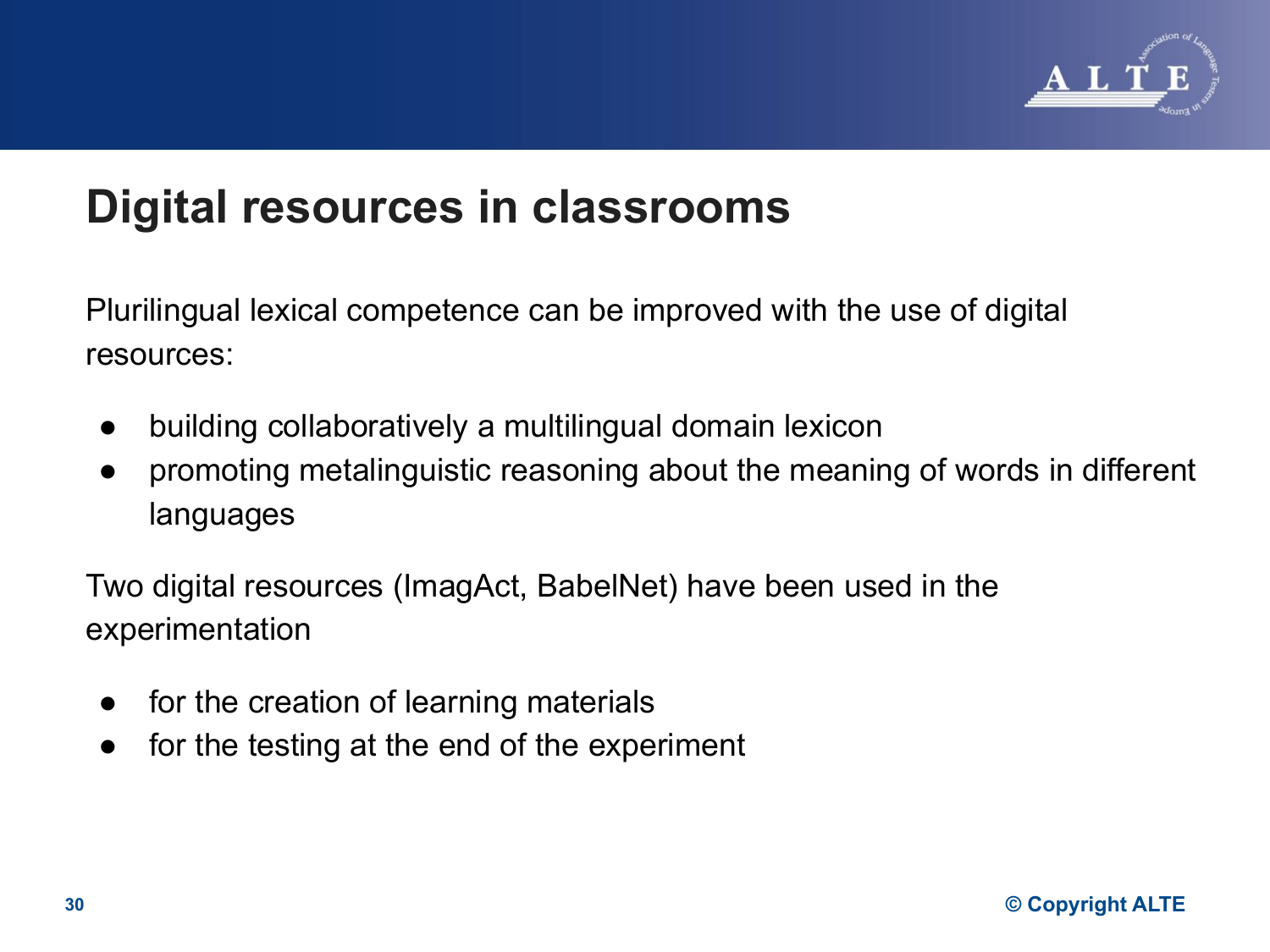

# **BabelNet**

- BabelNet (Navigli & Ponzetto 2012) is a multilingual encyclopedic dictionary (more than 500 languages), with wide lexicographic and encyclopedic coverage of terms. For concrete nouns it also contains pictures mapped from ImageNet (Russakovsky et al. 2015)
- It can be used to explore specific semantic fields, such as the language of food
- Learners can learn a word in multiple languages through multilingual definitions and pictures
- The comparison between languages at the sense level enables metalinguistic awareness
- Naming the object in the picture in multiple languages is one of the activities included in the testing phase

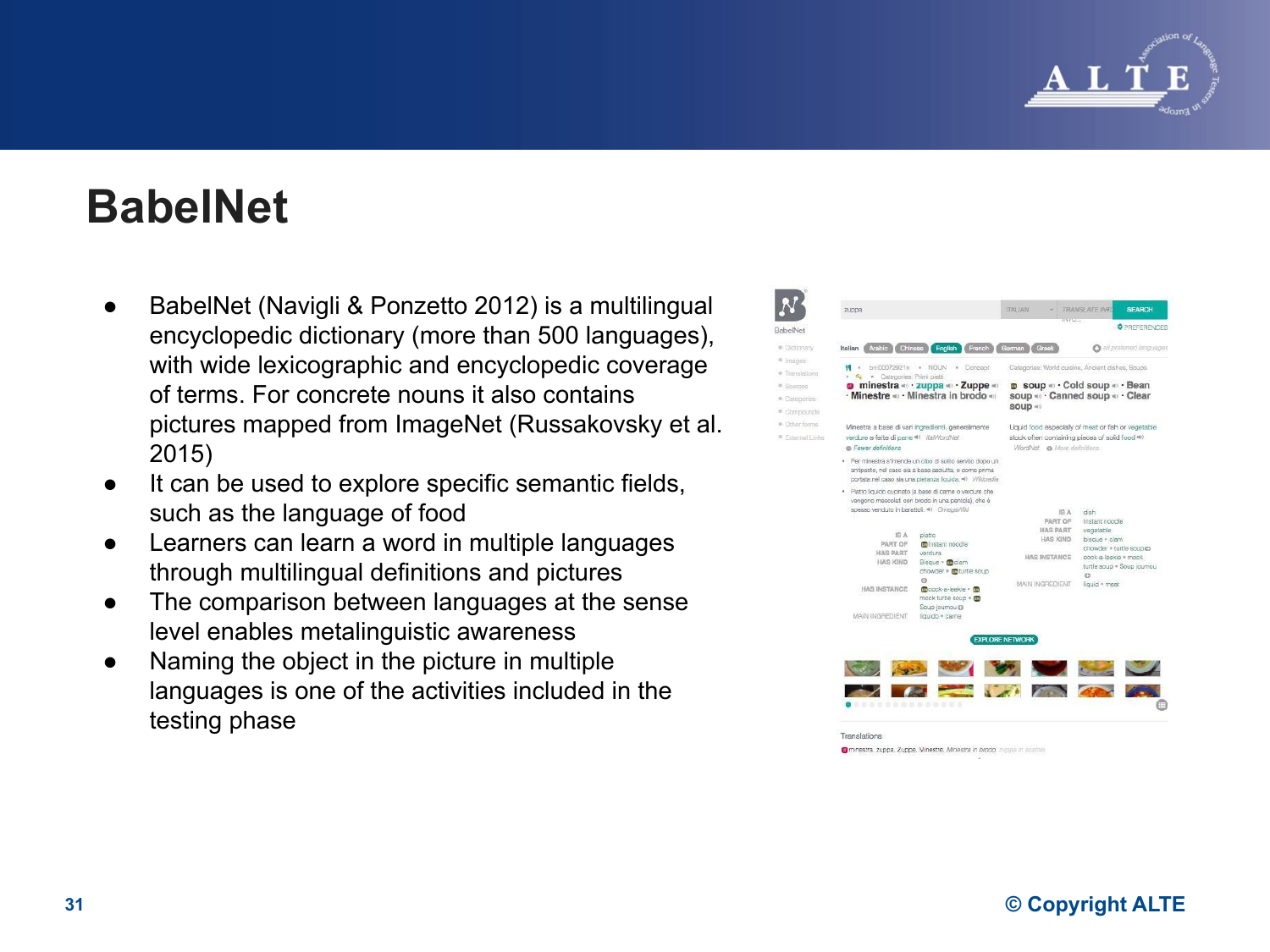

# **ImagAct**

- IMAGACT (Moneglia et al. 2012) (www.imagact.it) is a corpus-based ontology of action concepts, derived from English and Italian spontaneous speech corpora, which makes use of the universal language of images to identify the different action types extended by verbs referring to action in English, Italian, Chinese and Spanish
- It has been used to improve metalinguistic awareness, comparing the actions denoted by the same verb (e.g., *girare*) in multiple languages



- Learners are invited to list the features that differentiate the actions
- In the testing phase, a [video](http://www.imagact.it/imagact/v?id=workspace%3A//SpacesStore/01179674-ef1c-459b-a049-5ce19b89b310) from ImagAct was included. We asked pupils to describe the essential features that characterize the action

#### **32 © Copyright ALTE**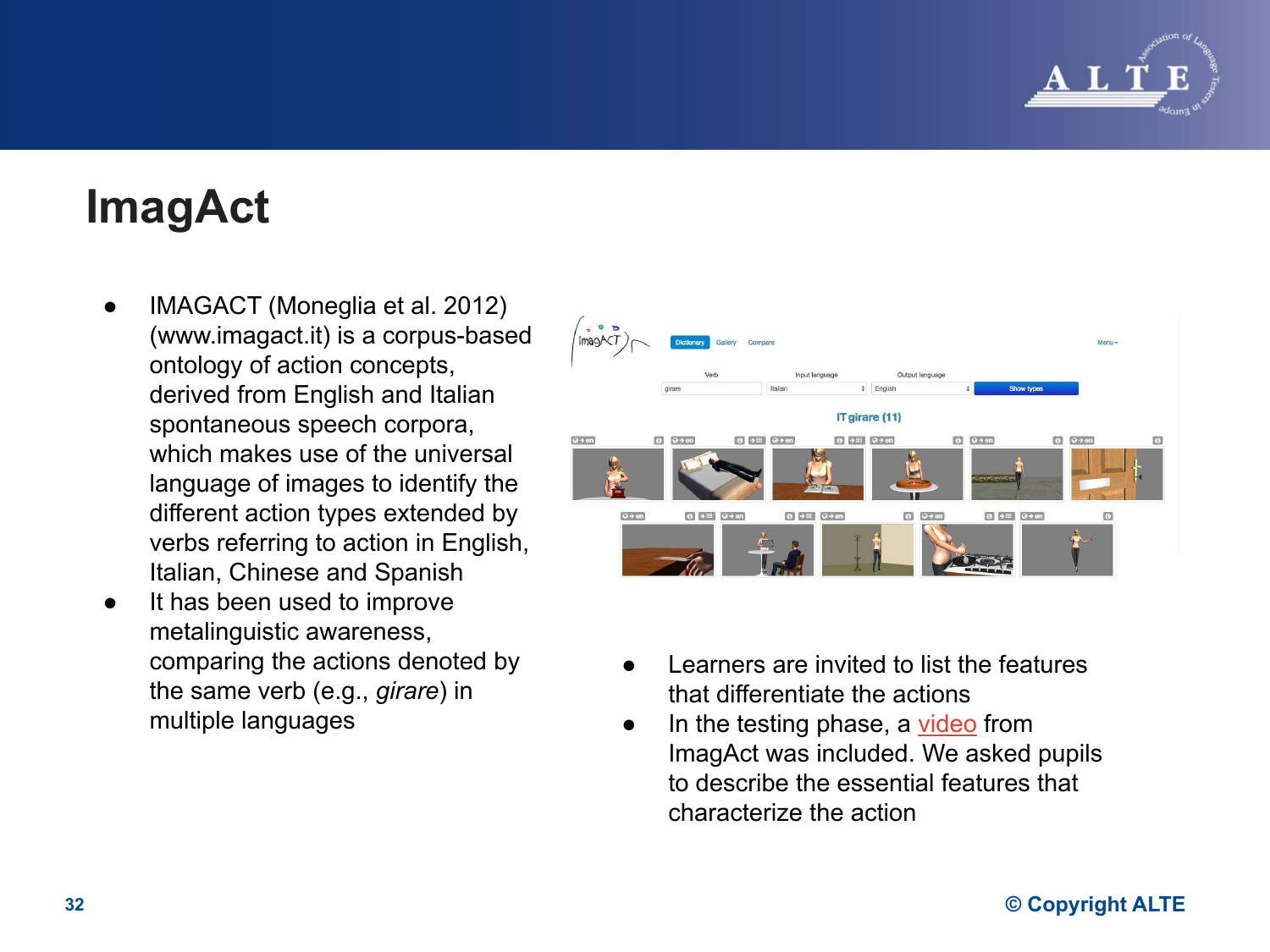

### **Digital resources in language testing**

- Technology-enhanced assessment in language testing has advantages and drawbacks
- Computer-Assisted Language Testing (CALT), started in the 90s, is today widely used but further advancements are possible (e.g., computer-adaptive tests, automatic generation of items)
- The use of multimedia makes the language tests more authentic (Suvoruv & Hegelheimer 2014)
- Simple interface design, no technical interference
- Digital resources can be integrated in the testing phase if they have been available during teaching-learning process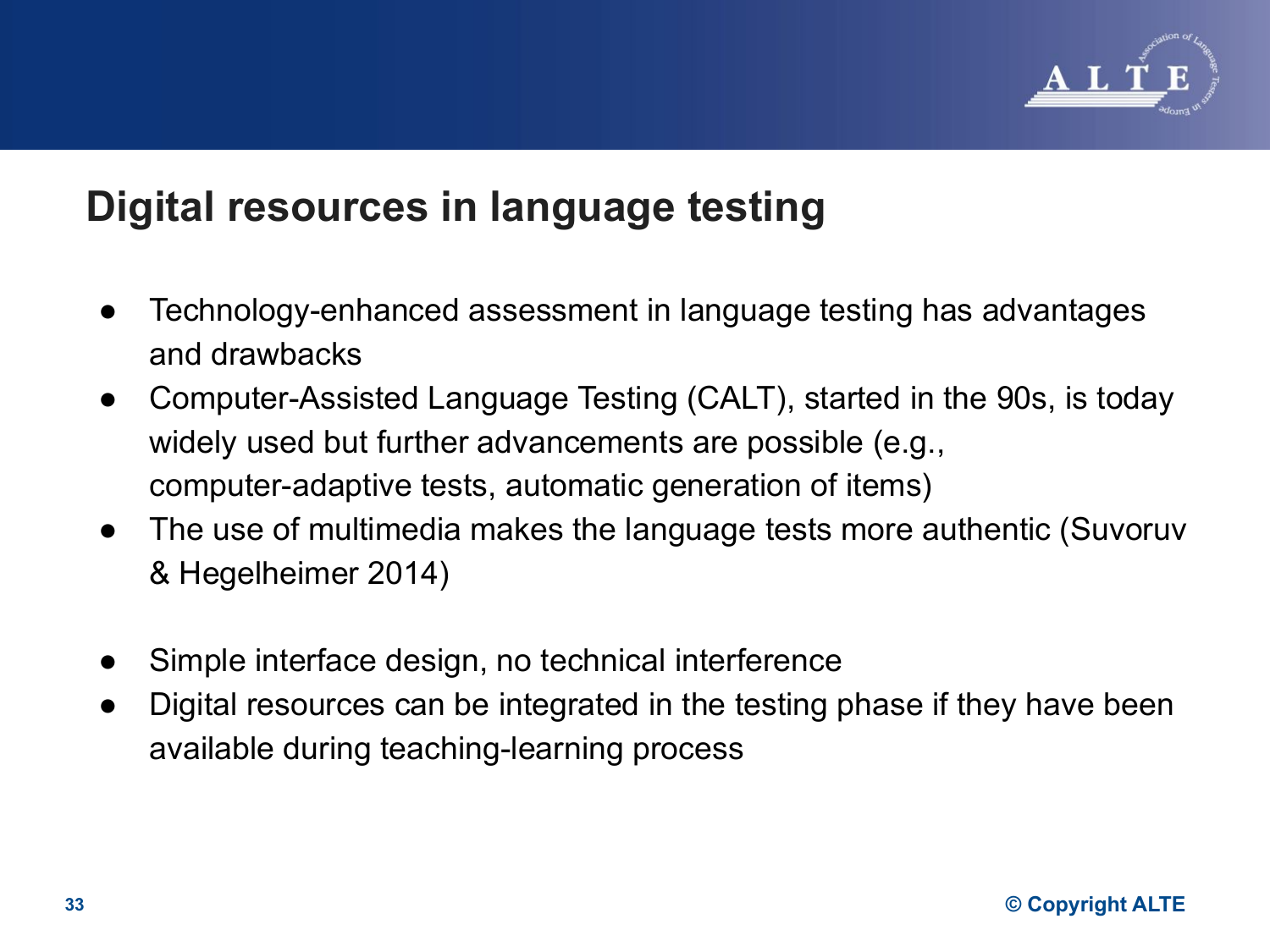



- The results of our experimentation confirm the validity of the **methodology adopted**, based on plurilingual, heterogeneous, cooperative group work, in which students share their languages, knowledge, abilities and skills.
- The results also confirm that the **plurilingual tests** are adequate to assess pupils' linguistic and communicative competences in multi-ethnic classes, without sacrificing part of their linguistic repertoire. They seem also to be adequate in the case of **pupils with SLD** (test acceptance and accessibility).
- The use of **technology** in teamwork enhances the cooperative effects of the methodology adopted and enables students to work as a learning community. Digital resources can be successfully integrated in testing, with some caveats.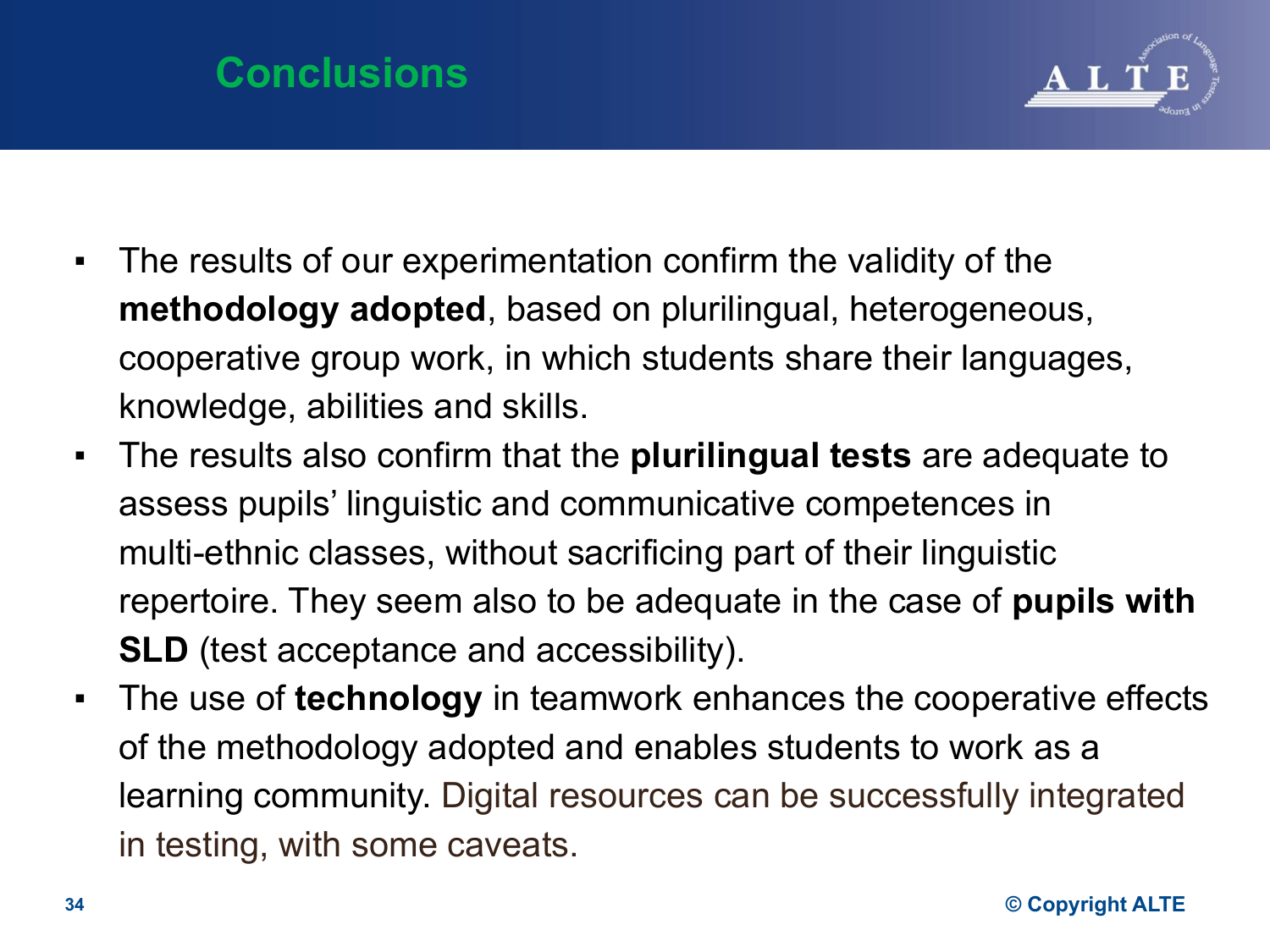# **Bibliography**



Common European Framework Of Reference For Languages: Learning, Teaching, Assessment. Companion Volume with New Descriptors, <https://rm.coe.int/cefr-companion-volume-with-new-descriptors-2018/1680787989>

Coppola D. (2019), Educare alla diversità linguistica e culturale: tecniche dialogiche e supporti tecnologici, in Coppola D. (2019) (a cura di) *Educazione linguistica e insegnamento*, Edizioni ETS, Pisa..

Coppola D. (2011), La prospettiva dialogica nell'insegnamento delle lingue e nell'incontro interculturale, in Bosisio C. (2011) (a cura di) *Ianuam linguarum reserare*, Le Monnier, Firenze.

Coppola D. (2009), L'Iinter-azione glottodidattica: un approccio dialogico, in Coppola D. (2009) *Parlare, comprendersi, interagire. Glottodidattica e formazione interculturale*, Felici editore, Ghezzano.

Coppola D, Moretti R., Salvati S. (2021), L'apprendimento linguistico cooperativo in contesti plurilingui: strategie dell'apprendente e dell'insegnante, in Caruana S. *et al*. (a cura di), *Politiche e pratiche per l'educazione linguistica, il multilinguismo e la comunicazione interculturale*, Studi sull'apprendimento e l'insegnamento linguistico (SAIL), Venezia, Università Ca' Foscari.

Coppola D., Moretti R. (2020), Metodologie cooperative e tecnologia mobile per un'educazione plurilingue*,* in "Italiano LinguaDue", rivista on line del n. 2, 2020.

Coppola D.,Moretti R. (2019), Task plurilingui per la verifica delle competenze linguistiche, comunicative e testuali, in Carbonara Valentina *et al*. (a cura di), *Il parlato e lo scritto: aspetti teorici e didattici*, Pacini, Pisa.

Coppola D., Moretti R. (2018), Valorizzare la diversità linguistica e culturale. Uno studio di caso, in Coonan C. M., Bier A., Ballarin E. (a cura di), *Didattica delle lingue nel nuovo millennio. Le sfide dell'internalizzazione*, Studi e ricerche 13, Edizioni Ca' Foscari, Venezia, 2018.

#### **35 © Copyright ALTE**